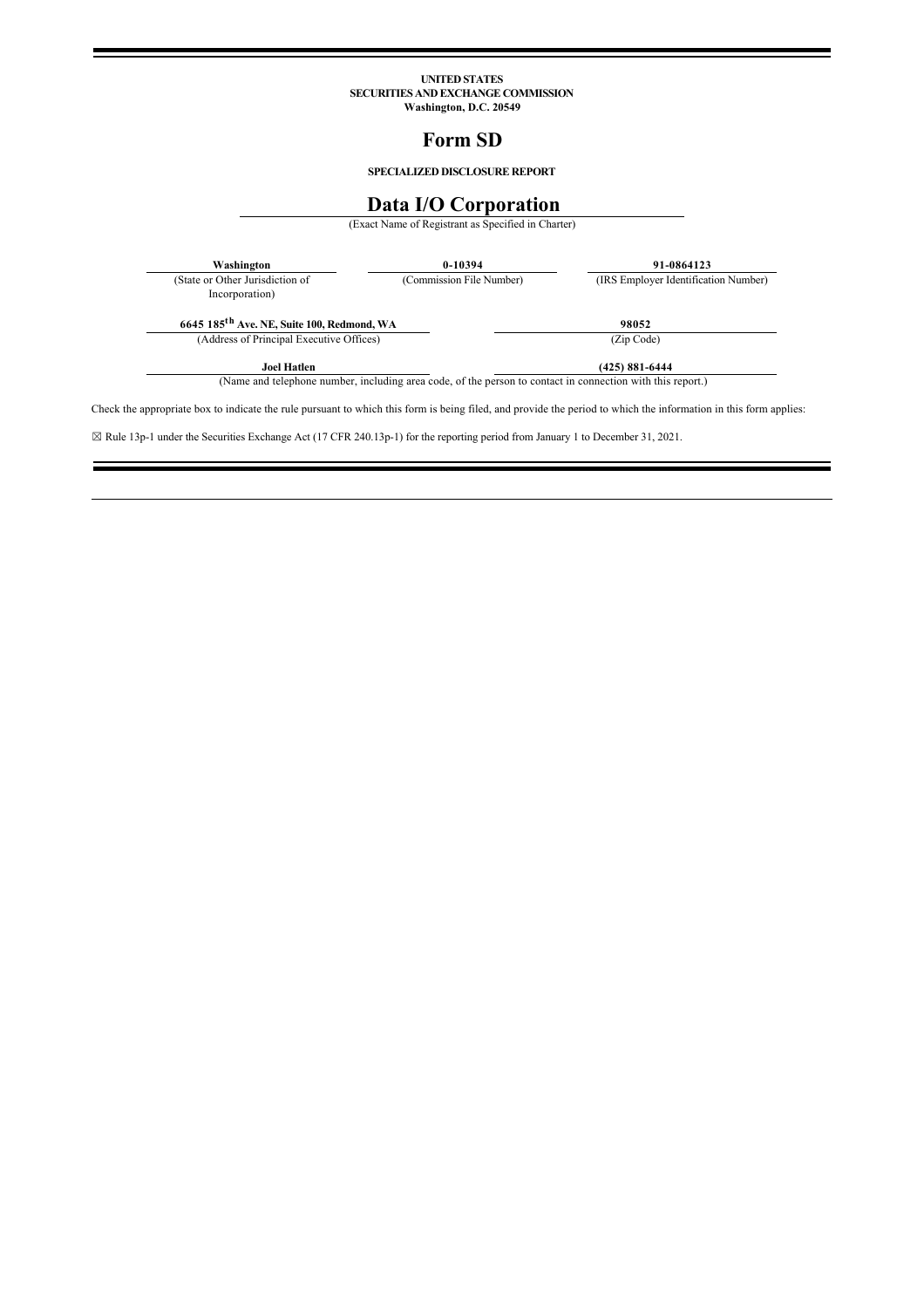## **Section 1 – Conflict Minerals Disclosure Item 1.01 Conflict Minerals Disclosure and Report, Exhibit**

Data I/O Corporation evaluated its current product lines and determined that certain products we manufacture or contract to manufacture contain one or more necessary conflict minerals consisting of: tin, tungsten, tantalum and/or gold (3TG). Our reasonable country of origin inquiry surveys of our suppliers determined that we are unable to determine the country of origin of the 3TG contained in our products, and as a result we have filed a Conflict Minerals Report.

# **Conflict Minerals Report**

A copy of Data I/O Corporation's Form SD including our Conflict Minerals Report is publicly available at: https://www.dataio.com/Company/Investor-Relations/Financial-Reports

# **Item 1.01 Exhibit**

A copy of Data I/O Corporation's Conflict Minerals Report is provided as Exhibit 1.01

**Section 2 – Exhibits Item 2.01 Exhibits**

The following exhibit is filed as part of this report: [Exhibit 1.01 — Conflict Minerals Report as required by Item 1.01 of this Form.](http://www.edgarmaster.com/Inet/main/daio_ex101.htm)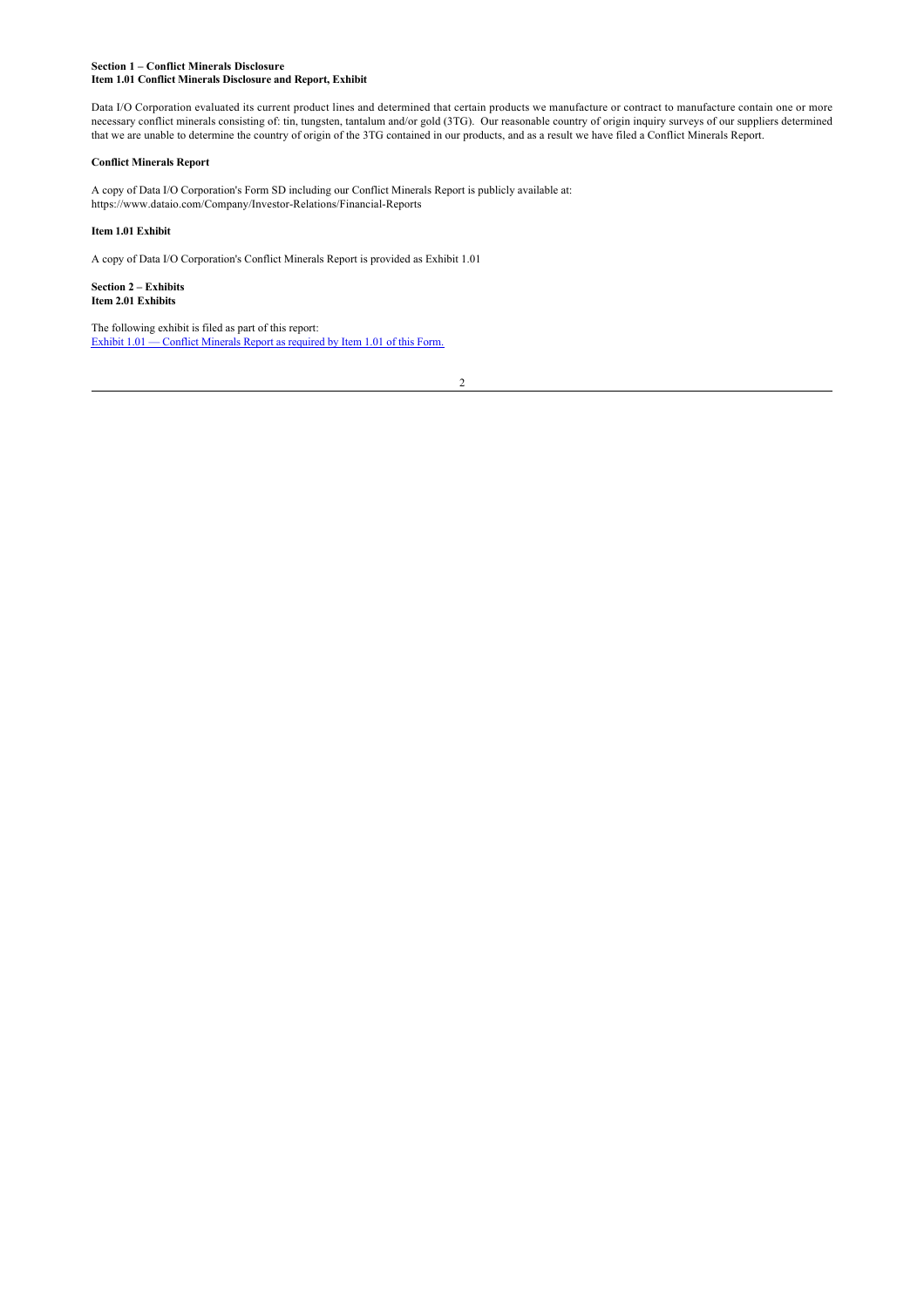# **SIGNATURES**

Pursuant to the requirements of the Securities Exchange Act of 1934, the registrant has duly caused this report to be signed on its behalf by the duly authorized undersigned.

Data I/O Corporation (Registrant)

/s/ Joel S. Hatlen By Joel S. Hatlen, Vice President & Chief Financial Officer May 26, 2022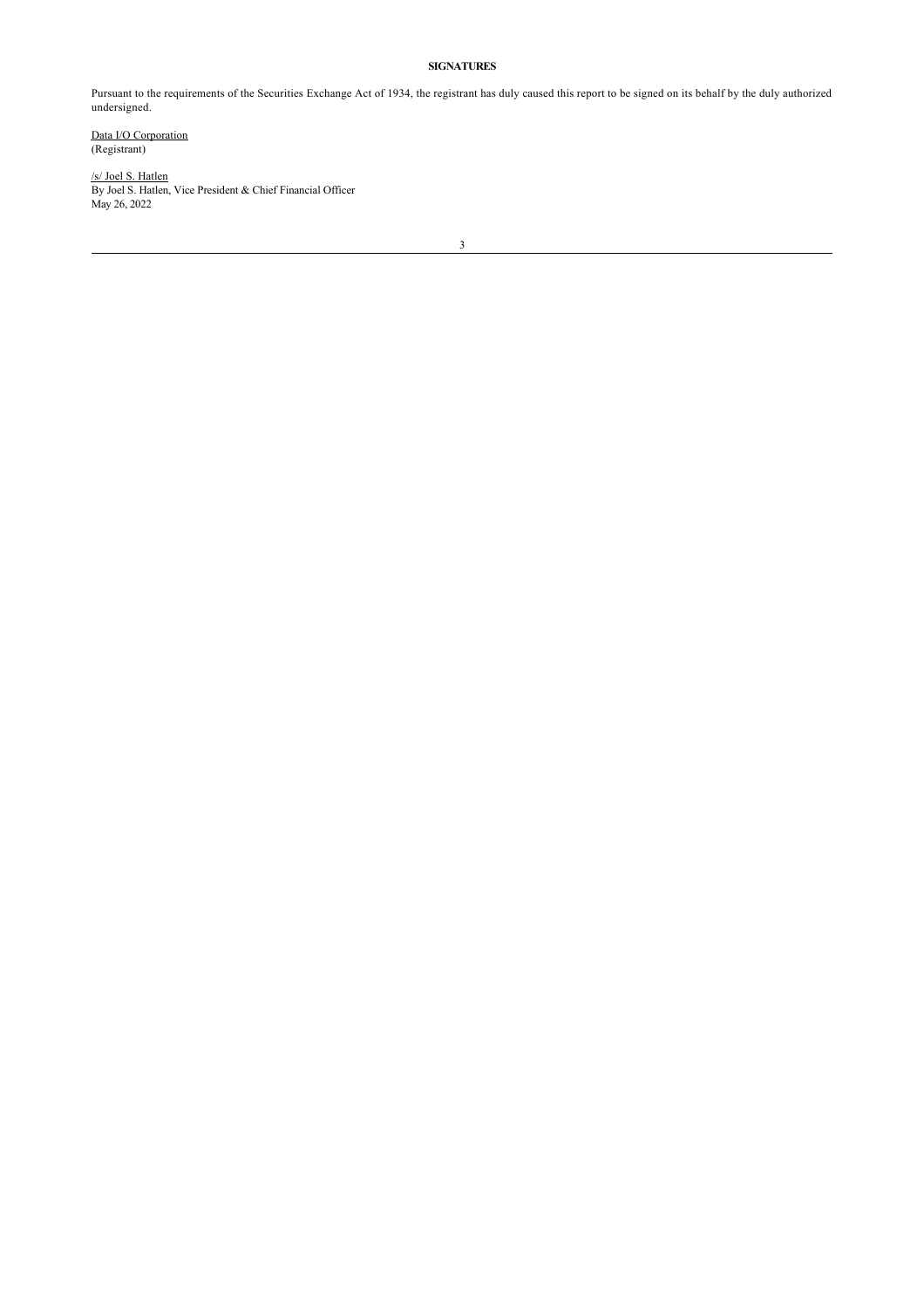## **Data I/O Corporation's Conflict Minerals Report in Accordance with Rule 13p1 under the Securities Exchange Act of 1934**

This is the Conflict Minerals Report of Data I/O Corporation ("Data I/O," the "Company," "we," "us," or "our") and subsidiaries for calendar year 2020 in accordance with Rule 13p1 ("Rule 13p1") under the Securities Exchange Act of 1934 (the "1934 Act"). Please refer to Rule 13p1, Form SD and the 1934 Act Release No. 34-67716 for definitions to the terms used in this Report, unless otherwise defined herein.

#### Company and Manufacturing Overview

Data I/O Corporation and its subsidiaries manufacture or contract to manufacture electronic equipment used primarily in our customer's production process for semiconductor programming and handling. We had approximately \$25.8 million in revenue in 2021, with 95 employees at the end of 2021. Our manufacturing takes place in Redmond, Washington, USA; Shanghai, China; and minor amounts in Gräfelfing, Germany. Our manufacturing primarily consists of final assembly of purchased parts and subassemblies. We contract for the manufacture of certain subassemblies, boards and adapters.

#### Assessment of Products

We assessed our products to determine if they contained necessary conflict minerals. We determined our software products did not contain conflict minerals. Our equipment products (SentriX, PSV7000, PSV5000, PSV3000, PSV2800, ProLine RoadRunner, RoadRunner3, FlashPAK III, LumenX programmers, FlashCORE programmers, and related options for media handling, vision, laser marking, and adapters) all include one or more necessary conflict minerals.

#### Process

An internal team sponsored by our Vice President - Chief Operating & Financial Officer and driven by our internal supply chain and administrative personnel from each of our USA, China and German offices works to gather the information to prepare our Conflict Mineral Report.

We reviewed our conflict mineral policy and the use of a due diligence framework. We developed a supplier contact and survey process and reviewed supply chain risk and mitigation. We maintain a documentation management information system and records retention to comply with the conflict mineral reporting requirements. Steps are described in more detail below.

#### Conflict Minerals Policy

Data I/O is committed to working with our global supply chain to achieve greater transparency in our supply chain. Our goal is to source responsibly to manufacture products that do not contain Conflict Minerals that support armed conflict in any of the Covered Countries. As a result, we have established a conflict minerals compliance program that is designed to follow the framework established by the OECD (Organization for Economic Cooperation and Development) in all material respects. As part of that program, we expect that our suppliers conduct conflict minerals due diligence through their supply chains and report their results to us.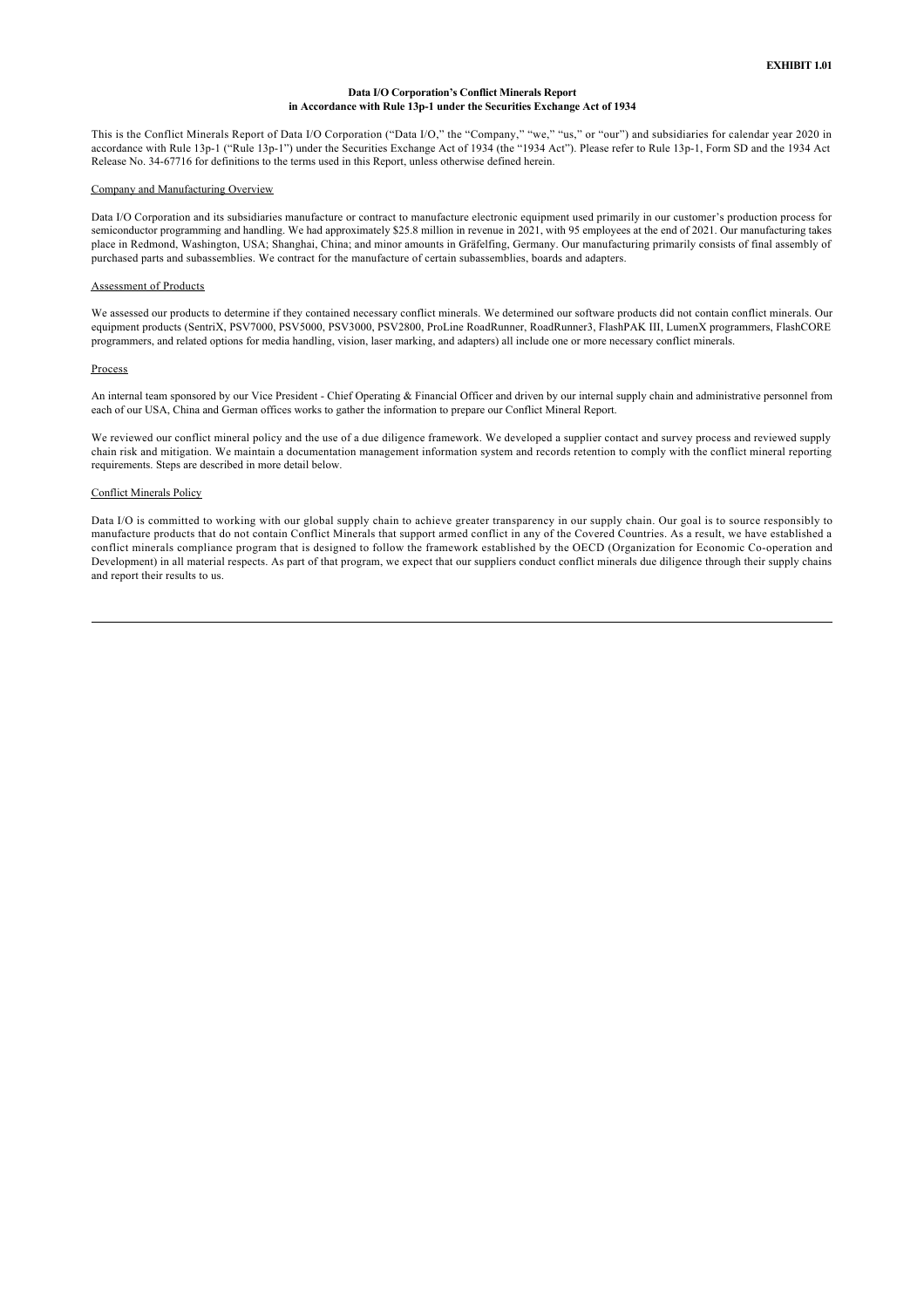# Due Diligence Framework

In conducting our due diligence, we implemented the OECD Due Diligence Guidance for Responsible Supply Chains of Minerals from ConflictAffected and High-Risk Areas (OECD 2011) ("OECD Framework"), an internationally recognized due diligence frame work, including the related supplements on gold, tin, tantalum and tungsten.

As an electronics manufacturer, Data I/O's due diligence measures were based on the Electronic Industry Citizenship Coalition and Global e-Sustainability ("EICC/GeSI") initiative with the smelters and refiners of conflict minerals who provide those conflict minerals to our suppliers. As a company in the semiconductor programming equipment business. Data I/O is several levels removed from the smelter or actual mining of conflict minerals. Data I/O does not make direct purchases of raw ore or unrefined conflict minerals from smelters or metal traders, or purchases from the Covered Countries. We depend entirely on our multi-tiered supply chain to provide conflict mineral sourcing information.

### Data I/O's Due Diligence

- Assessed our products as to whether they contained conflict minerals and if so, that the conflict minerals were necessary to the function of the products. All of our equipment products contain one or more necessary conflict minerals.
- Contacted our suppliers and interviewed or surveyed them regarding their conflict mineral sourcing as well as reviewing their supplychain for items including conflict minerals. This involved educating them on the annual SEC reporting requirements and our due diligence expectations.
- Reasonable country of origin inquiry and due diligence by conducting a supplychain survey with direct suppliers of materials potentially containing conflict minerals using updated EICC/GeSI Conflict Minerals Reporting Template to identify the smelters and refiners. For 2021, we dramatically reduced the number of suppliers we were purchasing from. Our production supplier list had 11 that we determined had no conflict mineral metals. We requested surveys from a total of 46. We received completed surveys from 41; letters of inapplicability from 5; and after follow up we had 100% supplier response.
- Consolidating the survey information and comparing the smelters and refiners identified in the supplychain survey against the list of smelter facilities which have been identified as "conflict free" by programs such as the RMI's Responsible Minerals Assurance Process (RMAP) program for tantalum, tin, tungsten and gold. Significant variation in the names used by suppliers and missing data in certain surveys of smelter listings from our suppliers impacted our ability to have clarity on the identity of the actual smelter sourced by our supply chain in some instances.

Data I/O does not have a direct relationship with 3TG smelters and refiners, nor do we perform direct audits of these entities that provide our supply chain the 3TG. We rely upon the industry (for example, EICC and CFSI) and larger entities' efforts to influence smelters and refineries to get audited and certified through CFSI's CFS program.

Certain suppliers were able to identify specifically the smelters or refiners of Conflict Minerals that went into parts supplied to us. We typically were not able to receive tailored information relative to the parts we purchased but received generically all possible smelter information for our supplier's entire supply chain. These responses included the names of smelters or refiners listed in the table below. We reviewed the facilities as to being on the CFSI list of smelters and refiners. We were not able to verify that all of the smelters or refiners named were certified Conflict-Free by CSFI, sometimes due to differences in names used by smelters or refiners.

 $\overline{2}$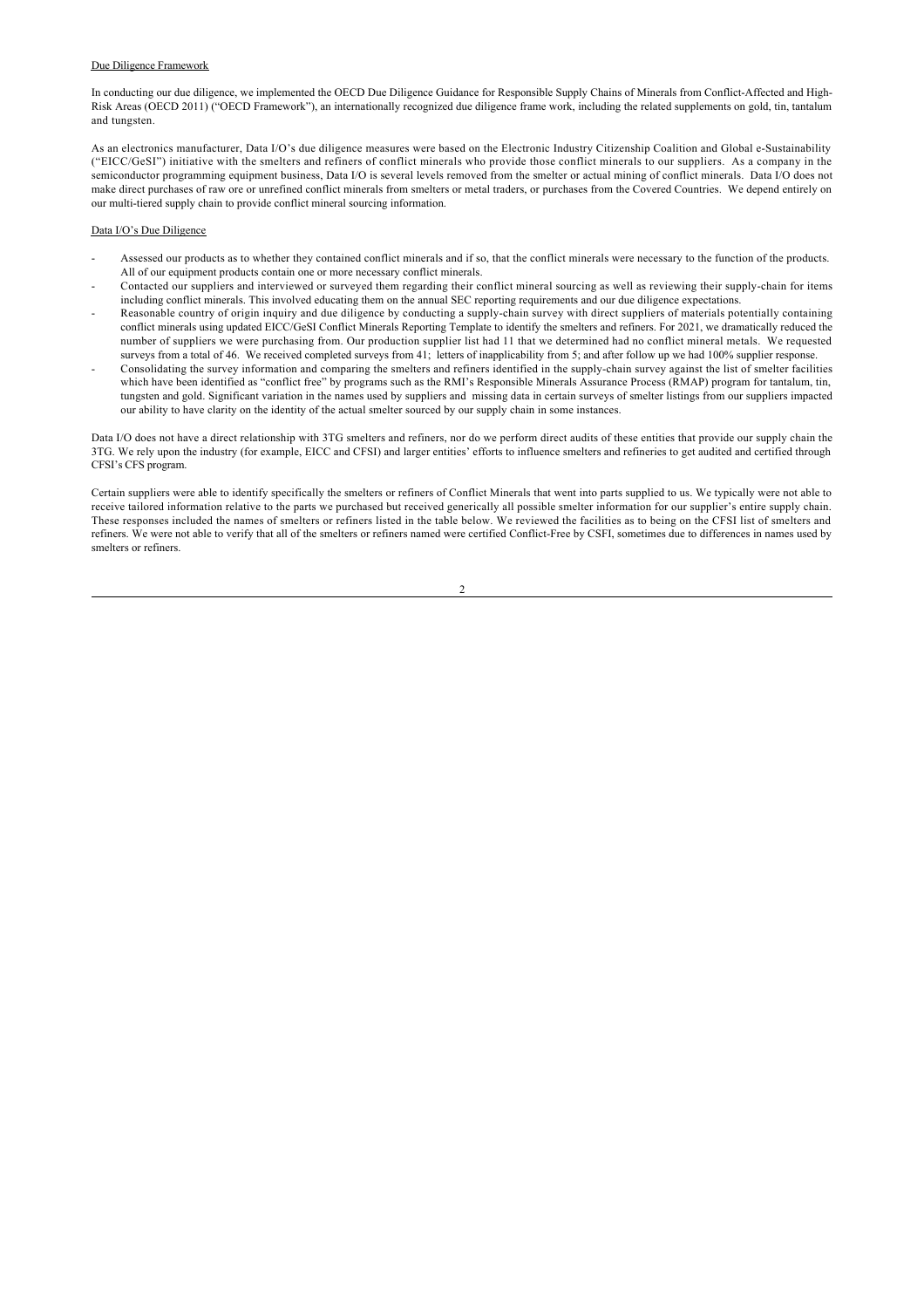With the exception of the responding suppliers described above, we are therefore unable to identify any of the other smelters or refiners actually in our supply chain.

Our identified smelter, facility country and metal table is provided at the bottom of this report.

# Conflict Mineral Reporting Conclusion

After exercising the due diligence described above, the Company was unable to determine whether or not its products contain conflict minerals: (1) from recycled or scrap sources as defined in the Conflict Minerals Rule, (2) that did not originate in the Covered Countries, or (3) that did not directly or indirectly finance or benefit armed groups, as defined in the Conflict Minerals Rule, in the Covered Countries.

Our conclusion was due to a lack of information from our suppliers, regarding sourcing of parts and metals with conflict mineral content, required to conclude whether the necessary conflict minerals originated in the Covered Countries and, if so, whether the necessary conflict minerals were from recycle or scrap sources, were DRC conflict free or have not been found to be DRC conflict free.

#### Independent Audit

Pursuant to SEC guidance, this Conflict Mineral Report is not audited as none of the Company's products have been found to be "DRC conflict free".

#### Current and Future Steps

We continue to encourage and follow up with existing and new suppliers on completing and expanding surveys and working with their supply chains to identify the sourcing of conflict minerals. For the purpose of the required Reasonable Country of Origin Inquiry (RCOI) and additional due diligence, we continued to receive supply chain responses through April 2022. In future compliance periods, we intend to take additional steps to further improve the information gathered in our due diligence in order to further determine sourcing, and mitigate the risk that the necessary conflict minerals benefit armed groups in the covered countries. The current and future steps include:

- Continue to make the Conflict Minerals supplier survey part of initial qualification of new vendors.
- Perform further followup on survey response's information discrepancies, missing data, or refinement for our purchases. (Limited progress in getting refined smelter information or specific smelters related to Data I/O purchases information in 2021.)
- Encourage and negotiate with suppliers to responsibly source items containing conflict minerals and provide transparency with their supplychain as to conflict mineral sourcing. (We continue to have weak negotiating leverage regarding obtaining smelter information from our from our suppliers, due to our size and volume of purchasing, and the volume of suppliers not individually subject to reporting to the SEC, resulted in limited transparency improvements in 2021.)

Starting the survey follow up and cut off process earlier to provide more reconciliation and investigation time. Performing additional screenings of, and with, suppliers to better determine the applicability of supplying of items containing conflict minerals as part of goods purchased from them during the year.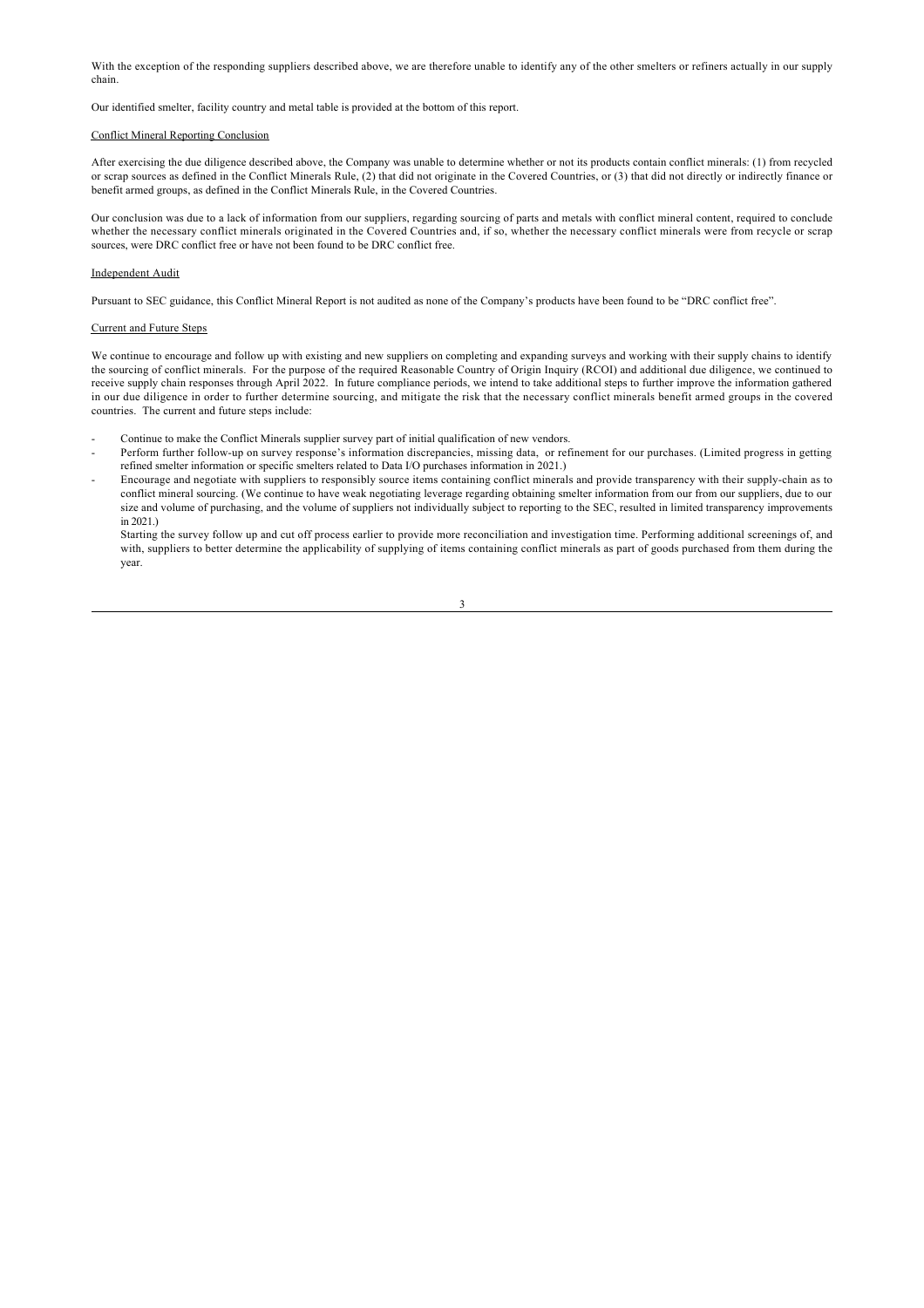We expect the Company and our suppliers whose products contain conflict minerals to responsibly source and provide information as to the source of conflict minerals, as well as expecting their sub tier suppliers to do the same. We expect that conflict mineral RCOI processes and systems are designed consistent with the Organization for Economic Co-operation and Development Due Diligence Guidance for Responsible Supply Chains of Minerals from Conflict-Affected and High RiskAreas. If we determine that any supplier is sourcing DRC conflict minerals that benefit armed groups, then we expect the supplier to commit to plan and take corrective action to move to a conflict free source. If suitable action is not taken, we expect to look to alternative sources for the product. Our goal is not to ban procurement of minerals from the DRC and adjoining countries, but to assure procurement from responsible sources in the region. If we determine that any of the components of our products contain minerals from a mine, smelter or facility that is "non-conflict free", we expect to work towards transitioning to products that are "conflict free". Our ability to do so is dependent on the criticality of the specific part and the availability of alternative suppliers.

# Identified Smelter, Facility Country and Metal Table

| <b>Smelter Name</b>                                           | Country                         | Metal |
|---------------------------------------------------------------|---------------------------------|-------|
|                                                               |                                 |       |
| 8853 S.p.A.                                                   | Italy                           | Gold  |
| Abington Reldan Metals, LLC                                   | UNITED STATES OF AMERICA        | Gold  |
| <b>Advanced Chemical Company</b>                              | <b>UNITED STATES OF AMERICA</b> | Gold  |
| African Gold Refinery                                         | <b>UGANDA</b>                   | Gold  |
| AGR (Perth Mint Australia)                                    | <b>AUSTRALIA</b>                | Gold  |
| Aida Chemical Industries Co., Ltd.                            | <b>JAPAN</b>                    | Gold  |
| <b>AKITA</b> Seiren                                           | <b>JAPAN</b>                    | Gold  |
| Al Etihad Gold LLC                                            | UNITED ARAB EMIRATES            | Gold  |
| Al Ghaith Gold                                                | <b>UNITED ARAB EMIRATES</b>     | Gold  |
| Alexy Metals                                                  | UNITED STATES OF AMERICA        | Gold  |
| Almalyk Mining and Metallurgical Complex (AMMC)               | <b>UZBEKISTAN</b>               | Gold  |
| Amagasaki Factory, Hyogo Prefecture, Japan                    | <b>JAPAN</b>                    | Gold  |
| AngloGold Ashanti Brazil                                      | <b>BRAZIL</b>                   | Gold  |
| Anhui Tongling Nonferrous Metal Mining Co., Ltd.              | <b>CHINA</b>                    | Gold  |
| Argor-Heraeus S.A.                                            | <b>SWITZERLAND</b>              | Gold  |
| <b>ARY Aurum Plus</b>                                         | <b>UNITED ARAB EMIRATES</b>     | Gold  |
| Asahi Refining Canada Ltd.                                    | <b>CANADA</b>                   | Gold  |
| Asahi Refining USA Inc.                                       | UNITED STATES OF AMERICA        | Gold  |
| Asaka Riken Co., Ltd.                                         | <b>JAPAN</b>                    | Gold  |
| ATAkulche                                                     | <b>TURKEY</b>                   | Gold  |
| AU Traders and Refiners                                       | <b>SOUTH AFRICA</b>             | Gold  |
| Augmont Enterprises Private Limited                           | <b>INDIA</b>                    | Gold  |
| Aurubis AG                                                    | <b>GERMANY</b>                  | Gold  |
| <b>BALORE REFINERSGA</b>                                      | <b>INDIA</b>                    | Gold  |
| Bangko Sentral ng Pilipinas (Central Bank of the Philippines) | <b>PHILIPPINES</b>              | Gold  |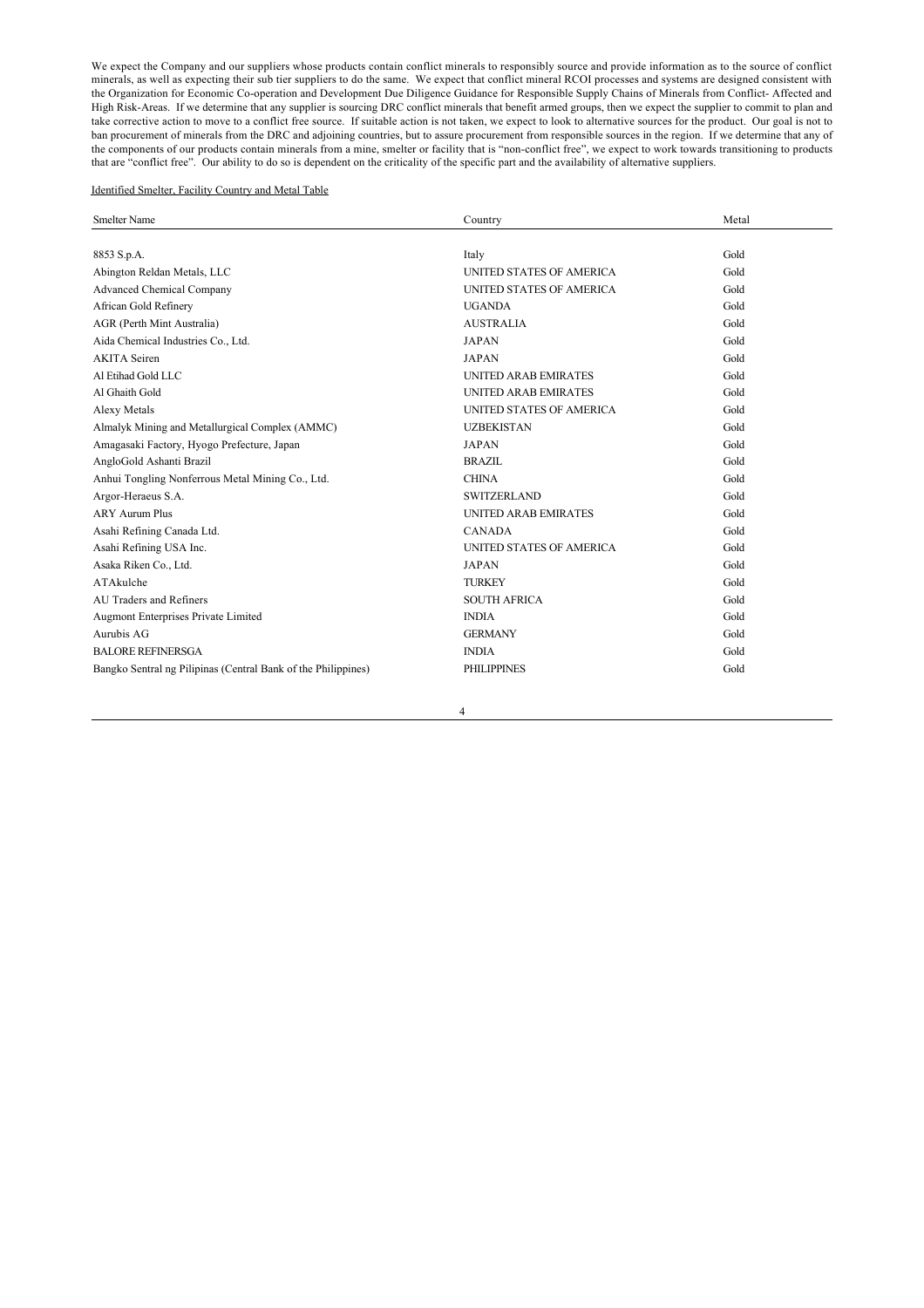| Bauer Walser AG                                                                        | <b>GERMANY</b>            | Gold |
|----------------------------------------------------------------------------------------|---------------------------|------|
| Boliden AB                                                                             | <b>SWEDEN</b>             | Gold |
| C. Hafner GmbH + Co. KG                                                                | <b>GERMANY</b>            | Gold |
| C.I Metales Procesados Industriales SAS                                                | <b>COLOMBIA</b>           | Gold |
| Caridad                                                                                | <b>MEXICO</b>             | Gold |
| <b>CCR</b>                                                                             | <b>CANADA</b>             | Gold |
| Cendres + M?taux SA                                                                    | <b>SWITZERLAND</b>        | Gold |
| CGR Metalloys Pvt Ltd.                                                                 | <b>INDIA</b>              | Gold |
| CHALCO Yunnan Copper Co. Ltd.                                                          | <b>CHINA</b>              | Gold |
| Chimet S.p.A.                                                                          | <b>ITALY</b>              | Gold |
| China Henan Zhongyuan Gold Smelter                                                     | <b>CHINA</b>              | Gold |
| China's Shandong Gold Mining Co., Ltd                                                  | <b>CHINA</b>              | Gold |
| Chugai Mining                                                                          | <b>JAPAN</b>              | Gold |
| CRM Fundicao De Metais E Comercio De Equipamentos Eletronicos Do Brasil BRAZIL<br>Ltda |                           | Gold |
| Daejin Indus Co., Ltd.                                                                 | KOREA, REPUBLIC OF        | Gold |
| Daye Non-Ferrous Metals Mining Ltd.                                                    | <b>CHINA</b>              | Gold |
| <b>DEGUSSA</b>                                                                         | <b>GERMANY</b>            | Gold |
| Dijllah Gold Refinery FZC                                                              | UNITED ARAB EMIRATES      | Gold |
| Do Sung Corporation                                                                    | KOREA, REPUBLIC OF        | Gold |
| Doduco                                                                                 | <b>GERMANY</b>            | Gold |
| Dosung metal                                                                           | KOREA, REPUBLIC OF        | Gold |
| Dowa                                                                                   | <b>JAPAN</b>              | Gold |
| DS PRETECH Co., Ltd.                                                                   | KOREA, REPUBLIC OF        | Gold |
| Eco-System Recycling Co., Ltd.                                                         | JAPAN                     | Gold |
| Eco-System Recycling Co., Ltd. North Plant                                             | <b>JAPAN</b>              | Gold |
| Ekaterinburg                                                                           | <b>RUSSIAN FEDERATION</b> | Gold |
| Elemetal Refining, LLC                                                                 | UNITED STATES OF AMERICA  | Gold |
| Emerald Jewel Industry India Limited (Unit 1)                                          | <b>INDIA</b>              | Gold |
| Emerald Jewel Industry India Limited (Unit 2)                                          | <b>INDIA</b>              | Gold |
| Emerald Jewel Industry India Limited (Unit 3)                                          | India                     | Gold |
| Emerald Jewel Industry India Limited (Unit 4)                                          | <b>INDIA</b>              | Gold |
| Emirates Gold DMCC                                                                     | UNITED ARAB EMIRATES      | Gold |
| Federal State Unitary Enterprise Moscow Special Processing Plant                       | <b>RUSSIAN FEDERATION</b> | Gold |
| Fidelity Printers and Refiners Ltd.                                                    | ZIMBABWE                  | Gold |
| FSE Novosibirsk Refinery                                                               | <b>RUSSIAN FEDERATION</b> | Gold |
| Fujairah Gold FZC                                                                      | UNITED ARAB EMIRATES      | Gold |
| Fujian Zijin mining stock company gold smelter                                         | <b>CHINA</b>              | Gold |
| GCC Gujrat Gold Centre Pvt. Ltd.                                                       | <b>INDIA</b>              | Gold |
| Geib Refining Corporation                                                              | UNITED STATES OF AMERICA  | Gold |
| Gold Coast Refinery                                                                    | <b>GHANA</b>              | Gold |
| Gold Refinery of Zijin Mining Group Co., Ltd.                                          | <b>CHINA</b>              | Gold |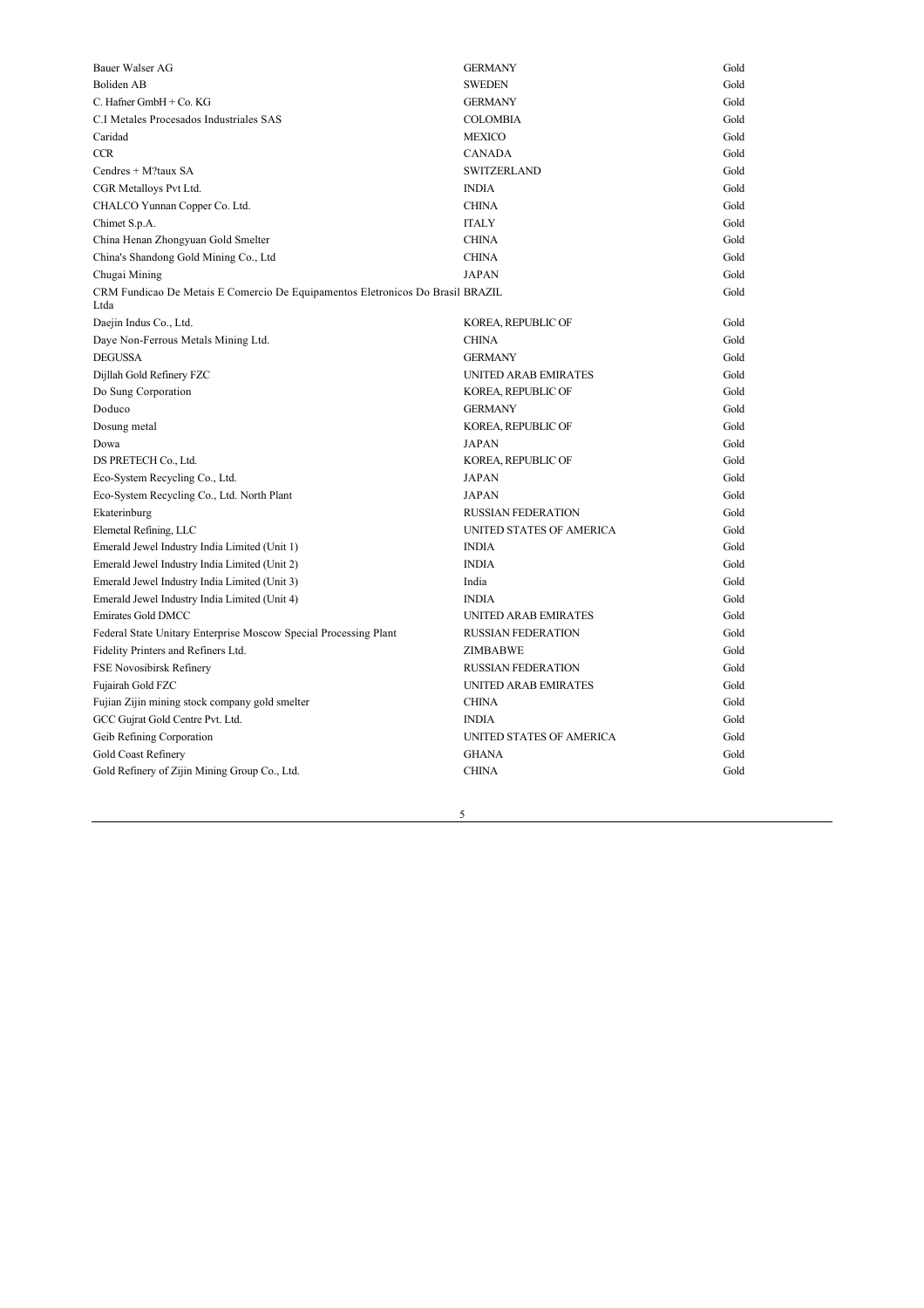| Great Wall Precious Metals Co,. LTD.                            | <b>CHINA</b>              | Gold |
|-----------------------------------------------------------------|---------------------------|------|
| Guangdong Gaoyao Co                                             | <b>CHINA</b>              | Gold |
| Guangdong Hua Jian Trade Co., Ltd.                              | <b>CHINA</b>              | Gold |
| Guangdong Jinding Gold Limited                                  | <b>CHINA</b>              | Gold |
| GUANGDONG JINXIAN GAOXIN CAI LIAO GONG SI                       | <b>CHINA</b>              | Gold |
| Gujarat Gold Centre                                             | <b>INDIA</b>              | Gold |
| Guoda Safina High-Tech Environmental Refinery Co., Ltd.         | <b>CHINA</b>              | Gold |
| Hang Seng Technology                                            | <b>CHINA</b>              | Gold |
| Hangzhou Fuchunjiang Smelting Co., Ltd.                         | <b>CHINA</b>              | Gold |
| HeeSung Metal Ltd.                                              | KOREA, REPUBLIC OF        | Gold |
| Heimerle + Meule GmbH                                           | <b>GERMANY</b>            | Gold |
| Henan Yuguang Gold & Lead Co., Ltd.                             | <b>CHINA</b>              | Gold |
| Heraeus Germany GmbH Co. KG                                     | <b>GERMANY</b>            | Gold |
| Heraeus Ltd. Hong Kong                                          | <b>CHINA</b>              | Gold |
| Heraeus Precious Metals GmbH & Co. KG                           | <b>GERMANY</b>            | Gold |
| Hetai Gold Mineral Guangdong Co., Ltd.                          | <b>CHINA</b>              | Gold |
| Hop Hing electroplating factory Zhejiang                        | <b>CHINA</b>              | Gold |
| Hunan Chenzhou Mining Co., Ltd.                                 | <b>CHINA</b>              | Gold |
| Hunan Guiyang yinxing Nonferrous Smelting Co., Ltd.             | <b>CHINA</b>              | Gold |
| Hung Cheong Metal Manufacturing Limited                         | <b>CHINA</b>              | Gold |
| HwaSeong CJ CO., LTD.                                           | KOREA, REPUBLIC OF        | Gold |
| <b>Industrial Refining Company</b>                              | <b>BELGIUM</b>            | Gold |
| Inner Mongolia Qiankun Gold and Silver Refinery Share Co., Ltd. | <b>CHINA</b>              | Gold |
| <b>International Precious Metal Refiners</b>                    | UNITED ARAB EMIRATES      | Gold |
| Ishifuku Metal Industry Co., Ltd.                               | <b>JAPAN</b>              | Gold |
| Istanbul Gold Refinery                                          | <b>TURKEY</b>             | Gold |
| Italpreziosi                                                    | <b>ITALY</b>              | Gold |
| JALAN & Company                                                 | <b>INDIA</b>              | Gold |
| Japan Mint                                                      | <b>JAPAN</b>              | Gold |
| JCC                                                             | <b>CHINA</b>              | Gold |
| Jin Jinyin Refining Co., Ltd.                                   | <b>CHINA</b>              | Gold |
| Jinlong Copper Co., Ltd.                                        | <b>CHINA</b>              | Gold |
| Johnson Matthey Canada                                          | <b>CANADA</b>             | Gold |
| Johnson Matthey Inc. (USA)                                      | UNITED STATES OF AMERICA  | Gold |
| JSC Ekaterinburg Non-Ferrous Metal Processing Plant             | <b>RUSSIAN FEDERATION</b> | Gold |
| <b>JSC Novosibirsk Refinery</b>                                 | <b>RUSSIAN FEDERATION</b> | Gold |
| <b>JSC</b> Uralelectromed                                       | <b>RUSSIAN FEDERATION</b> | Gold |
| JX Nippon Mining & Metals Co., Ltd.                             | <b>JAPAN</b>              | Gold |
| K.A. Rasmussen                                                  | <b>NORWAY</b>             | Gold |
| Kaloti Precious Metals                                          | UNITED ARAB EMIRATES      | Gold |
| Kazakhmys Smelting LLC                                          | <b>KAZAKHSTAN</b>         | Gold |
| Kazzinc                                                         | <b>KAZAKHSTAN</b>         | Gold |
|                                                                 |                           |      |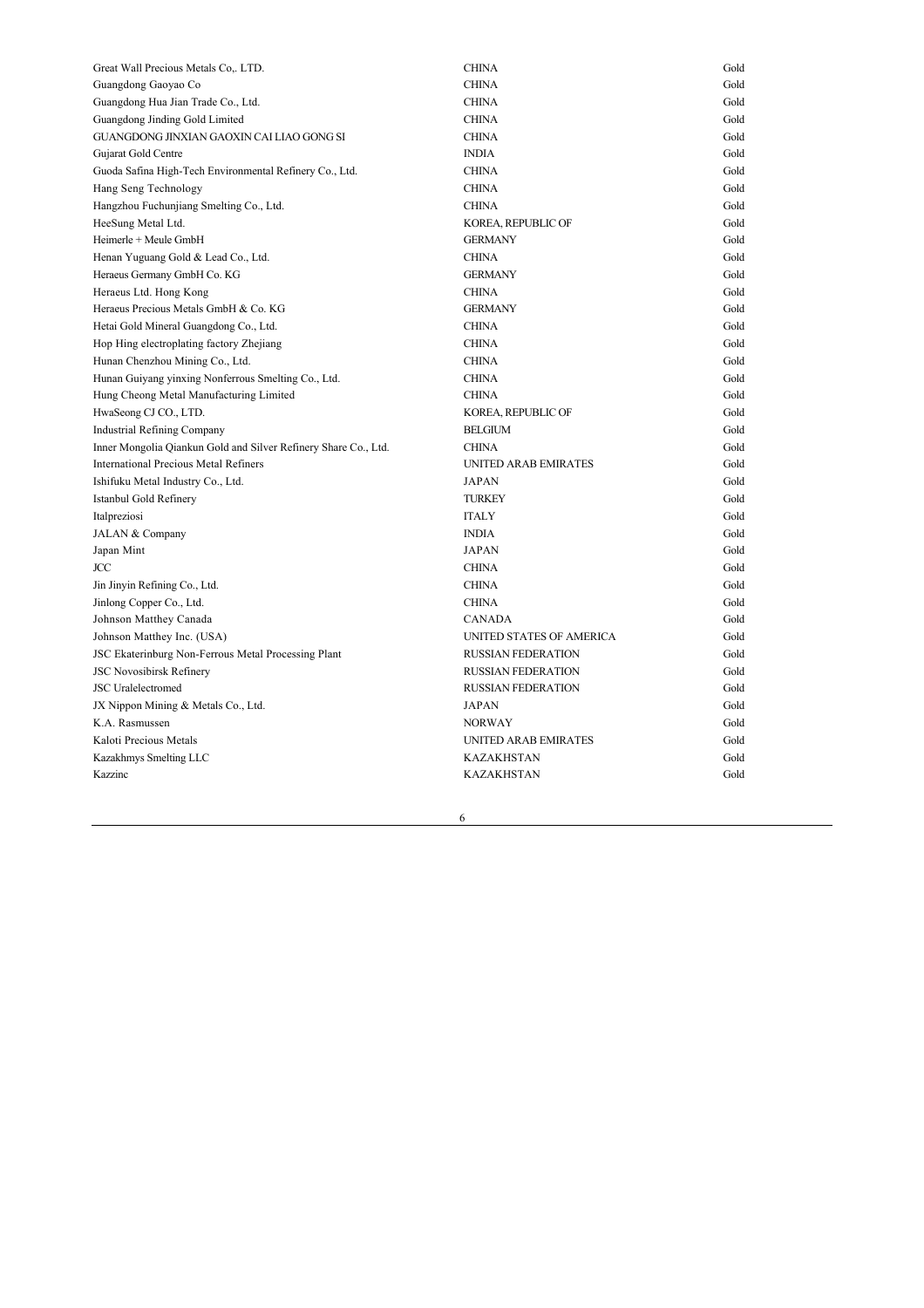| Kennecott Utah Copper LLC                    | UNITED STATES OF AMERICA  | Gold |
|----------------------------------------------|---------------------------|------|
| KGHM Polska Miedz S.A.                       | <b>POLAND</b>             | Gold |
| Kojima Chemicals Co., Ltd.                   | <b>JAPAN</b>              | Gold |
| Korea Zinc Co., Ltd.                         | KOREA, REPUBLIC OF        | Gold |
| Kosak Seiren                                 | <b>JAPAN</b>              | Gold |
| Kundan Care Products Ltd.                    | <b>INDIA</b>              | Gold |
| Kyrgyzaltyn JSC                              | <b>KYRGYZSTAN</b>         | Gold |
| Kyshtym Copper-Electrolytic Plant ZAO        | <b>RUSSIAN FEDERATION</b> | Gold |
| L'azurde Company For Jewelry                 | <b>SAUDI ARABIA</b>       | Gold |
| LinBao Gold Mining                           | <b>CHINA</b>              | Gold |
| Lingbao Jinyuan Tonghui Refinery Co., Ltd.   | <b>CHINA</b>              | Gold |
| L'Orfebre S.A.                               | <b>ANDORRA</b>            | Gold |
| LS-NIKKO Copper Inc.                         | KOREA, REPUBLIC OF        | Gold |
| LT Metal Ltd.                                | KOREA, REPUBLIC OF        | Gold |
| Luoyang Zijin Yinhui Gold Refinery Co., Ltd. | <b>CHINA</b>              | Gold |
| Marsam Metals                                | <b>BRAZIL</b>             | Gold |
| Materion                                     | UNITED STATES OF AMERICA  | Gold |
| Matsuda Sangyo Co., Ltd.                     | <b>JAPAN</b>              | Gold |
| MD Overseas                                  | <b>INDIA</b>              | Gold |
| MEM(Sumitomo Group)                          | <b>JAPAN</b>              | Gold |
| Metal Concentrators SA (Pty) Ltd.            | <b>SOUTH AFRICA</b>       | Gold |
| Metallix Refining Inc.                       | UNITED STATES OF AMERICA  | Gold |
| Metallurgie Hoboken Overpelt                 | <b>BELGIUM</b>            | Gold |
| Metalor Switzerland                          | <b>SWITZERLAND</b>        | Gold |
| Metalor Technologies (Hong Kong) Ltd.        | <b>CHINA</b>              | Gold |
| Metalor Technologies (Singapore) Pte., Ltd.  | <b>SINGAPORE</b>          | Gold |
| Metalor Technologies (Suzhou) Ltd.           | <b>CHINA</b>              | Gold |
| Metalor Technologies S.A.                    | <b>SWITZERLAND</b>        | Gold |
| Metalor USA Refining Corporation             | UNITED STATES OF AMERICA  | Gold |
| Metalurgica Met-Mex Penoles S.A. De C.V.     | <b>MEXICO</b>             | Gold |
| Mitsubishi Materials Corporation             | JAPAN                     | Gold |
| Mitsui Kinzoku Co., Ltd.                     | <b>JAPAN</b>              | Gold |
| MMTC-PAMP India Pvt., Ltd.                   | <b>INDIA</b>              | Gold |
| Modeltech Sdn Bhd                            | <b>MALAYSIA</b>           | Gold |
| Morris and Watson                            | <b>NEW ZEALAND</b>        | Gold |
| Morris and Watson Gold Coast                 | <b>AUSTRALIA</b>          | Gold |
| Moscow Special Alloys Processing Plant       | <b>RUSSIAN FEDERATION</b> | Gold |
| Nadir Metal Rafineri San. Ve Tic. A.S.       | <b>TURKEY</b>             | Gold |
| Navoi Mining and Metallurgical Combinat      | <b>UZBEKISTAN</b>         | Gold |
| NH Recytech Company                          | KOREA, REPUBLIC OF        | Gold |
| Nihon Material Co., Ltd.                     | <b>JAPAN</b>              | Gold |
| Nihon Superior Co., Ltd.                     | <b>JAPAN</b>              | Gold |
|                                              |                           |      |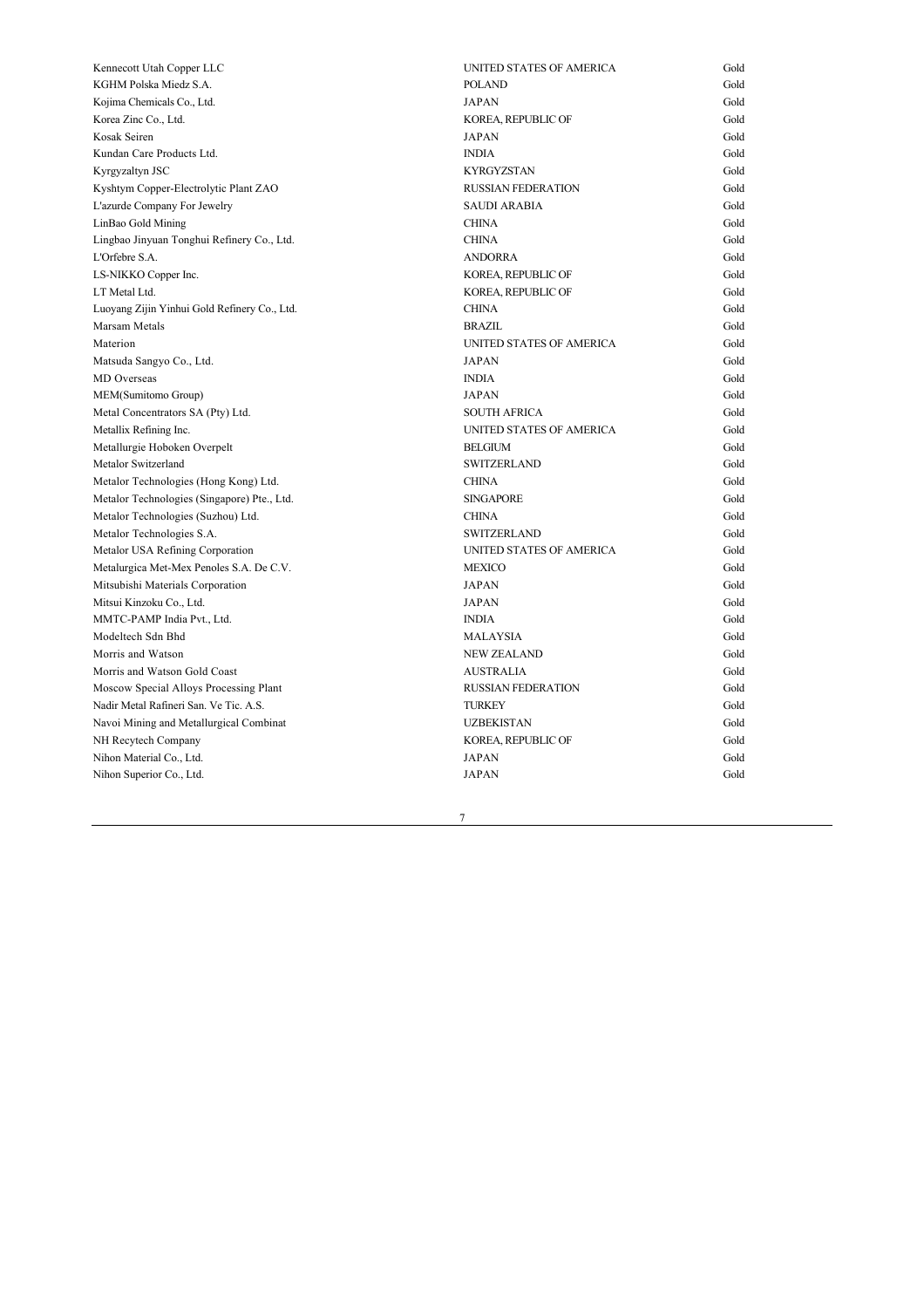| Nohon Material Corporation                                                                        | <b>JAPAN</b>              | Gold |
|---------------------------------------------------------------------------------------------------|---------------------------|------|
| Nyrstar Metals                                                                                    | UNITED STATES OF AMERICA  | Gold |
| Ogussa Osterreichische Gold- und Silber-Scheideanstalt GmbH                                       | <b>AUSTRIA</b>            | Gold |
| Ohura Precious Metal Industry Co., Ltd.                                                           | <b>JAPAN</b>              | Gold |
| OJSC "The Gulidov Krasnoyarsk Non-Ferrous Metals Plant" (OJSC RUSSIAN FEDERATION<br>Krastsvetmet) |                           | Gold |
| <b>OJSC Novosibirsk Refinery</b>                                                                  | <b>RUSSIAN FEDERATION</b> | Gold |
| PAMP S.A.                                                                                         | <b>SWITZERLAND</b>        | Gold |
| Pease & Curren                                                                                    | UNITED STATES OF AMERICA  | Gold |
| Penglai Penggang Gold Industry Co., Ltd.                                                          | <b>CHINA</b>              | Gold |
| Planta Recuperadora de Metales SpA                                                                | <b>CHILE</b>              | Gold |
| Precious Metals Sales Corp.                                                                       | UNITED STATES OF AMERICA  | Gold |
| Prioksky Plant of Non-Ferrous Metals                                                              | <b>RUSSIAN FEDERATION</b> | Gold |
| PT Aneka Tambang (Persero) Tbk                                                                    | <b>INDONESIA</b>          | Gold |
| PX Precinox S.A.                                                                                  | <b>SWITZERLAND</b>        | Gold |
| QG Refining, LLC                                                                                  | UNITED STATES OF AMERICA  | Gold |
| Rand Refinery (Pty) Ltd.                                                                          | <b>SOUTH AFRICA</b>       | Gold |
| Realized the Enterprise Co., Ltd.                                                                 | <b>CHINA</b>              | Gold |
| Refinery of Seemine Gold Co., Ltd.                                                                | <b>CHINA</b>              | Gold |
| Remondis Argentia B.V.                                                                            | <b>NETHERLANDS</b>        | Gold |
| Republic Metals Corporation                                                                       | UNITED STATES OF AMERICA  | Gold |
| Rio Tinto Group                                                                                   | <b>AUSTRALIA</b>          | Gold |
| Royal Canadian Mint                                                                               | <b>CANADA</b>             | Gold |
| <b>SAAMP</b>                                                                                      | <b>FRANCE</b>             | Gold |
| Sabin Metal Corp.                                                                                 | UNITED STATES OF AMERICA  | Gold |
| Safimet S.p.A                                                                                     | <b>ITALY</b>              | Gold |
| SAFINA A.S.                                                                                       | <b>CZECHIA</b>            | Gold |
| Saganoseki Smelter & Refinery                                                                     | <b>JAPAN</b>              | Gold |
| Sai Refinery                                                                                      | <b>INDIA</b>              | Gold |
| Samdok Metal                                                                                      | KOREA, REPUBLIC OF        | Gold |
| Samwon Metals Corp.                                                                               | KOREA, REPUBLIC OF        | Gold |
| Sancus ZFS (L'Orfebre, SA)                                                                        | <b>COLOMBIA</b>           | Gold |
| SAXONIA Edelmetalle GmbH                                                                          | <b>GERMANY</b>            | Gold |
| Schone Edelmetaal B.V.                                                                            | <b>NETHERLANDS</b>        | Gold |
| Sellem Industries Ltd.                                                                            | <b>MAURITANIA</b>         | Gold |
| SEMPSA Joyeria Plateria S.A.                                                                      | <b>SPAIN</b>              | Gold |
| Shan Dong Huangjin                                                                                | <b>CHINA</b>              | Gold |
| Shan Tou Shi Yong Yuan Jin Shu Zai Sheng Co., Ltd.                                                | <b>CHINA</b>              | Gold |
| Shandon Jin Jinyin Refining Limited                                                               | <b>CHINA</b>              | Gold |
| Shandong Gold Mine(Laizhou) Smelter Co., Ltd.                                                     | <b>CHINA</b>              | Gold |
| Shandong Hengbang Smelter Co., Ltd.                                                               | <b>CHINA</b>              | Gold |
| Shandong Humon Smelting Co., Ltd.                                                                 | <b>CHINA</b>              | Gold |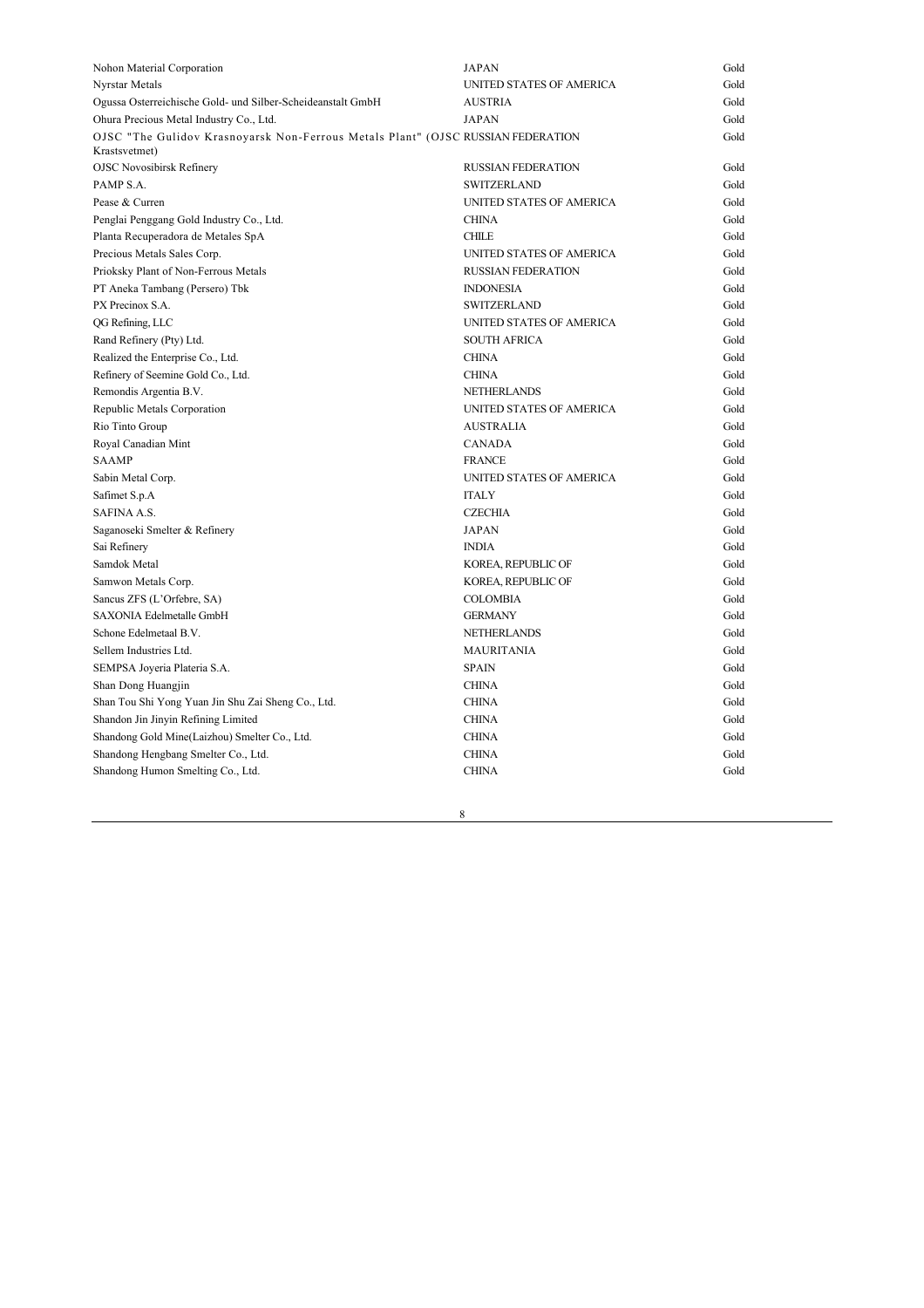| Shandong penglai gold smelter                                        | <b>CHINA</b>              | Gold |
|----------------------------------------------------------------------|---------------------------|------|
| Shandong Yanggu Xiangguang Co., Ltd.                                 | <b>CHINA</b>              | Gold |
| Shandong Zhaojin Gold & Silver Refinery Co., Ltd.                    | <b>CHINA</b>              | Gold |
| Shenzhen Heng Zhong Industry Co., Ltd.                               | <b>CHINA</b>              | Gold |
| Shenzhen Zhonghenglong Real Industry Co., Ltd.                       | <b>CHINA</b>              | Gold |
| Shirpur Gold Refinery Ltd.                                           | <b>INDIA</b>              | Gold |
| Shonan Plant Tanaka Kikinzoku                                        | <b>JAPAN</b>              | Gold |
| Shyolkovsky                                                          | <b>RUSSIAN FEDERATION</b> | Gold |
| Sichuan Tianze Precious Metals Co., Ltd.                             | <b>CHINA</b>              | Gold |
| Singway Technology Co., Ltd.                                         | TAIWAN, PROVINCE OF CHINA | Gold |
| Sino-Platinum Metals Co., Ltd.                                       | <b>CHINA</b>              | Gold |
| SOE Shyolkovsky Factory of Secondary Precious Metals                 | <b>RUSSIAN FEDERATION</b> | Gold |
| Solar Applied Materials Technology Corp.                             | TAIWAN, PROVINCE OF CHINA | Gold |
| Sovereign Metals                                                     | <b>INDIA</b>              | Gold |
| State Research Institute Center for Physical Sciences and Technology | <b>LITHUANIA</b>          | Gold |
| Sudan Gold Refinery                                                  | <b>SUDAN</b>              | Gold |
| Sumitomo Metal Mining Co., Ltd.                                      | <b>JAPAN</b>              | Gold |
| SungEel HiMetal Co., Ltd.                                            | KOREA, REPUBLIC OF        | Gold |
| Suntain Co., Ltd.                                                    | TAIWAN, PROVINCE OF CHINA | Gold |
| Super Dragon Technology Co., Ltd.                                    | <b>CHINA</b>              | Gold |
| SuZhou ShenChuang recycling Ltd.                                     | <b>CHINA</b>              | Gold |
| T.C.A S.p.A                                                          | <b>ITALY</b>              | Gold |
| Tai Perng                                                            | <b>INDONESIA</b>          | Gold |
| TAIWAN TOTAI CO., LTD.                                               | TAIWAN, PROVINCE OF CHINA | Gold |
| Tanaka Kikinzoku Kogyo K.K.                                          | <b>JAPAN</b>              | Gold |
| The Great Wall Gold and Silver Refinery of China                     | <b>CHINA</b>              | Gold |
| The Refinery of Shandong Gold Mining Co., Ltd.                       | <b>CHINA</b>              | Gold |
| Tokuriki Honten Co., Ltd.                                            | <b>JAPAN</b>              | Gold |
| Tongling Nonferrous Metals Group Co., Ltd.                           | <b>CHINA</b>              | Gold |
| Tony Goetz NV                                                        | <b>BELGIUM</b>            | Gold |
| TOO Tau-Ken-Altyn                                                    | <b>KAZAKHSTAN</b>         | Gold |
| Torecom                                                              | KOREA, REPUBLIC OF        | Gold |
| Toyo Smelter & Refinery                                              | <b>JAPAN</b>              | Gold |
| Tsai Brother industries                                              | TAIWAN, PROVINCE OF CHINA | Gold |
| <b>TSK Pretech</b>                                                   | KOREA, REPUBLIC OF        | Gold |
| Umicore Brasil Ltda.                                                 | <b>BRAZIL</b>             | Gold |
| Umicore Precious Metals Thailand                                     | THAILAND                  | Gold |
| Umicore S.A. Business Unit Precious Metals Refining                  | <b>BELGIUM</b>            | Gold |
| United Precious Metal Refining, Inc.                                 | UNITED STATES OF AMERICA  | Gold |
| Universal Precious Metals Refining Zambia                            | ZAMBIA                    | Gold |
| Valcambi S.A.                                                        | <b>SWITZERLAND</b>        | Gold |
| Viagra Di precious metals (Zhaoyuan) Co., Ltd.                       | <b>CHINA</b>              | Gold |
|                                                                      |                           |      |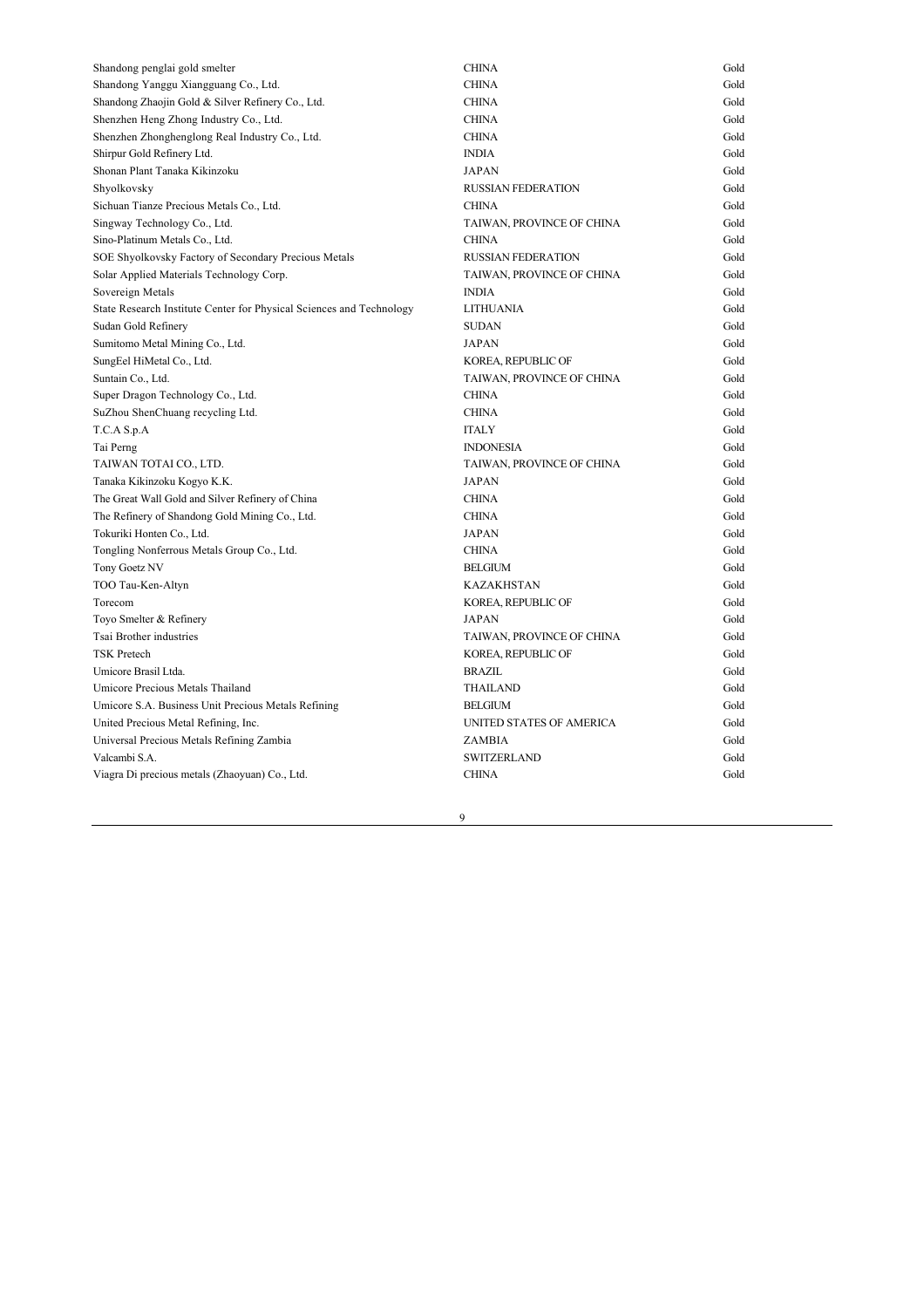| WANG TING                                             | <b>CHINA</b>             | Gold     |
|-------------------------------------------------------|--------------------------|----------|
| Western Australian Mint (T/a The Perth Mint)          | <b>AUSTRALIA</b>         | Gold     |
| WIELAND Edelmetalle GmbH                              | <b>GERMANY</b>           | Gold     |
| Wuzhong Group                                         | <b>CHINA</b>             | Gold     |
| Xiamen JInbo Metal Co., Ltd.                          | <b>CHINA</b>             | Gold     |
| Xstrata                                               | <b>CANADA</b>            | Gold     |
| Yamakin Co., Ltd.                                     | <b>JAPAN</b>             | Gold     |
| Yamato Denki Ind. Co., Ltd.                           | <b>JAPAN</b>             | Gold     |
| Yokohama Metal Co., Ltd.                              | <b>JAPAN</b>             | Gold     |
| Yunnan Copper Industry Co., Ltd.                      | <b>CHINA</b>             | Gold     |
| Yunnan Gold Mining Group Co., Ltd. (YGMG)             | <b>CHINA</b>             | Gold     |
| Zhaojin Mining Industry Co., Ltd.                     | <b>CHINA</b>             | Gold     |
| Zhaojun Maifu                                         | <b>CHINA</b>             | Gold     |
| Zhe Jiang Guang Yuan Noble Metal Smelting Factory     | <b>CHINA</b>             | Gold     |
| Zhongkuang Gold Industry Co., Ltd.                    | <b>CHINA</b>             | Gold     |
| Zhongshan Hyper-Toxic Substance Monopolized Co., Ltd. | <b>CHINA</b>             | Gold     |
| Zhongshan Poison Material Proprietary Co., Ltd.       | <b>CHINA</b>             | Gold     |
| Zhongyuan Gold Smelter of Zhongjin Gold Corporation   | <b>CHINA</b>             | Gold     |
| Zhuhai toxic materials Monopoly Ltd.                  | <b>CHINA</b>             | Gold     |
| Zhuzhou Smelting Group Co., Ltd                       | <b>CHINA</b>             | Gold     |
| ANHUI HERRMAN IMPEX CO.                               | <b>CHINA</b>             | Tantalum |
| Asaka Riken Co., Ltd.                                 | <b>JAPAN</b>             | Tantalum |
| Changsha South Tantalum Niobium Co., Ltd.             | <b>CHINA</b>             | Tantalum |
| CP Metals Inc.                                        | UNITED STATES OF AMERICA | Tantalum |
| D Block Metals, LLC                                   | UNITED STATES OF AMERICA | Tantalum |
| Duoluoshan                                            | <b>CHINA</b>             | Tantalum |
| Exotech Inc.                                          | UNITED STATES OF AMERICA | Tantalum |
| F & X                                                 | <b>CHINA</b>             | Tantalum |
| FIR Metals & Resource Ltd.                            | <b>CHINA</b>             | Tantalum |
| Global Advanced Metals Aizu                           | <b>JAPAN</b>             | Tantalum |
| Global Advanced Metals Boyertown                      | UNITED STATES OF AMERICA | Tantalum |
| Guangdong Rising Rare Metals-EO Materials Ltd.        | <b>CHINA</b>             | Tantalum |
| Guangdong Zhiyuan New Material Co., Ltd.              | <b>CHINA</b>             | Tantalum |
| Guizhou Zhenhua Xinyun Technology Ltd., Kaili branch  | <b>CHINA</b>             | Tantalum |
| H.C. Starck Co., Ltd.                                 | <b>THAILAND</b>          | Tantalum |
| H.C. Starck Hermsdorf GmbH                            | <b>GERMANY</b>           | Tantalum |
| H.C. Starck Inc.                                      | UNITED STATES OF AMERICA | Tantalum |
| H.C. Starck Ltd.                                      | <b>JAPAN</b>             | Tantalum |
| H.C. Starck Smelting GmbH & Co. KG                    | <b>GERMANY</b>           | Tantalum |
| H.C. Starck Tantalum and Niobium GmbH                 | <b>GERMANY</b>           | Tantalum |
| Hengyang King Xing Lifeng New Materials Co., Ltd.     | <b>CHINA</b>             | Tantalum |
| Hi-Temp Specialty Metals, Inc.                        | UNITED STATES OF AMERICA | Tantalum |
|                                                       |                          |          |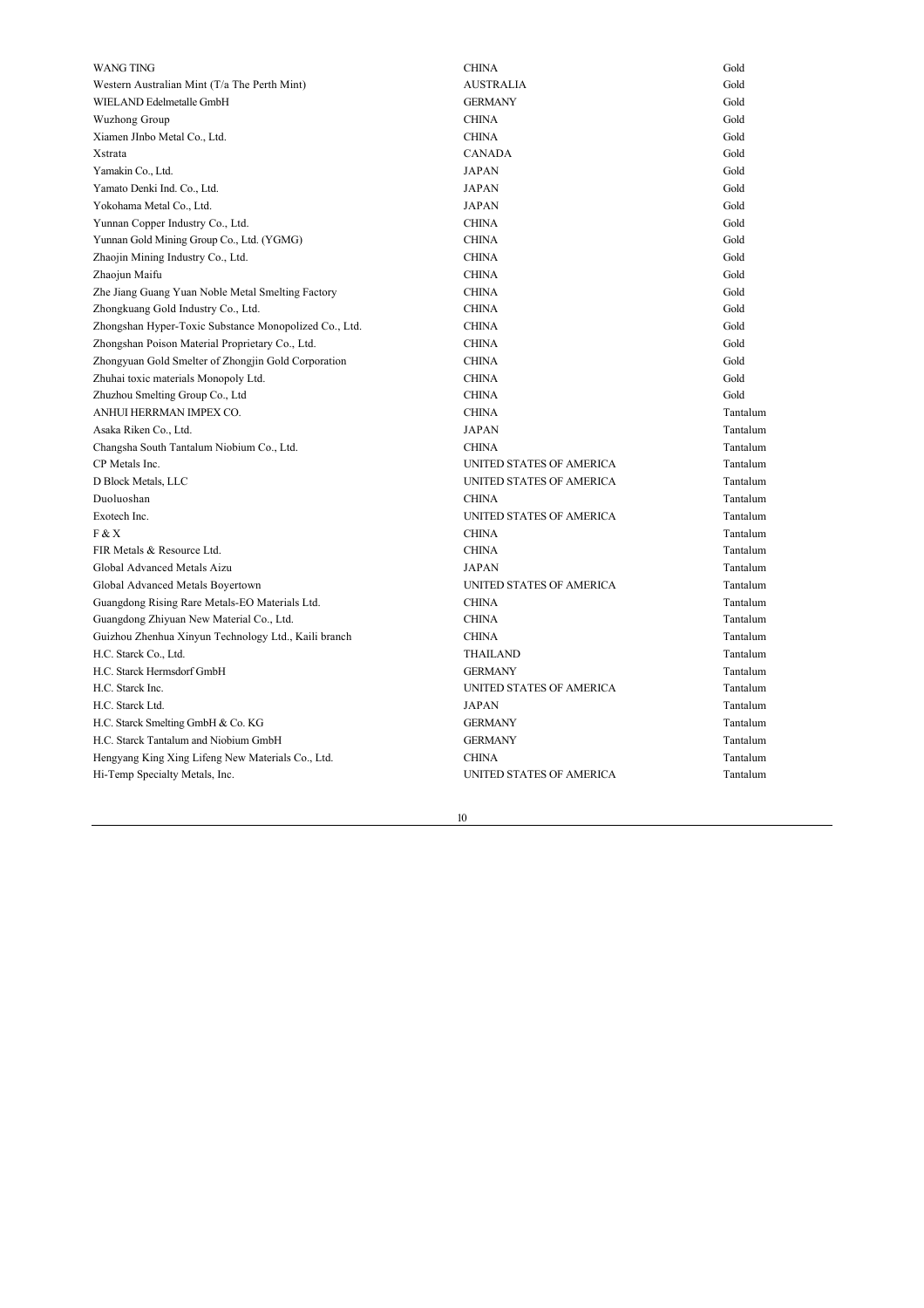| Jiangxi Dinghai Tantalum & Niobium Co., Ltd.        | <b>CHINA</b>              | Tantalum |
|-----------------------------------------------------|---------------------------|----------|
| Jiangxi Tuohong New Raw Material                    | <b>CHINA</b>              | Tantalum |
| Jiujiang Janny New Material Co., Ltd.               | <b>CHINA</b>              | Tantalum |
| JiuJiang JinXin Nonferrous Metals Co., Ltd.         | <b>CHINA</b>              | Tantalum |
| Jiujiang Nonferrous Metals Smelting Company Limited | <b>CHINA</b>              | Tantalum |
| Jiujiang Zhongao Tantalum & Niobium Co., Ltd.       | <b>CHINA</b>              | Tantalum |
| <b>KEMET Blue Metals</b>                            | <b>MEXICO</b>             | Tantalum |
| King-Tan Tantalum Industry Ltd.                     | <b>CHINA</b>              | Tantalum |
| LSM Brasil S.A.                                     | <b>BRAZIL</b>             | Tantalum |
| Meta Materials                                      | NORTH MACEDONIA, REPUBLIC | Tantalum |
| Metallurgical Products India Pvt. Ltd. (MPIL)       | <b>INDIA</b>              | Tantalum |
| Mineracao Taboca S.A.                               | <b>BRAZIL</b>             | Tantalum |
| Mitsui Mining & Smelting                            | <b>JAPAN</b>              | Tantalum |
| Molycorp Silmet A.S.                                | <b>ESTONIA</b>            | Tantalum |
| Nantong Tongjie Electrical Co., Ltd.                | <b>CHINA</b>              | Tantalum |
| Ningxia Non-Ferrous Metal Smeltery                  | <b>CHINA</b>              | Tantalum |
| <b>NPM Silmet AS</b>                                | <b>ESTONIA</b>            | Tantalum |
| PM Kalco Inc                                        | UNITED STATES OF AMERICA  | Tantalum |
| PRG Dooel                                           | <b>NORTH MACEDONIA</b>    | Tantalum |
| QuantumClean                                        | UNITED STATES OF AMERICA  | Tantalum |
| Resind Ind e Com Ltda.                              | <b>BRAZIL</b>             | Tantalum |
| RFH                                                 | <b>CHINA</b>              | Tantalum |
| Shanghai Jiangxi Metals Co., Ltd.                   | <b>CHINA</b>              | Tantalum |
| Solikamsk                                           | <b>RUSSIAN FEDERATION</b> | Tantalum |
| Taki Chemical Co., Ltd.                             | <b>JAPAN</b>              | Tantalum |
| TANIOBIS Co., Ltd.                                  | <b>THAILAND</b>           | Tantalum |
| TANIOBIS Japan Co., Ltd.                            | <b>JAPAN</b>              | Tantalum |
| TANIOBIS Smelting GmbH & Co. KG                     | <b>GERMANY</b>            | Tantalum |
| <b>Telex Metals</b>                                 | UNITED STATES OF AMERICA  | Tantalum |
| Tranzact, Inc.                                      | UNITED STATES OF AMERICA  | Tantalum |
| <b>ULBA</b>                                         | <b>KAZAKHSTAN</b>         | Tantalum |
| XIMEI RESOURCES (GUANGDONG) LIMITED                 | <b>CHINA</b>              | Tantalum |
| XinXing HaoRong Electronic Material Co., Ltd.       | <b>CHINA</b>              | Tantalum |
| Yanling Jincheng Tantalum & Niobium Co., Ltd.       | <b>CHINA</b>              | Tantalum |
| Yichun Jin Yang Rare Metal Co., Ltd.                | <b>CHINA</b>              | Tantalum |
| Alent plc                                           | UNITED STATES OF AMERICA  | Tin      |
| An Thai Minerals Co., Ltd.                          | <b>VIETNAM</b>            | Tin      |
| An Vinh Joint Stock Mineral Processing Company      | <b>VIET NAM</b>           | Tin      |
| Arco Alloys                                         | UNITED STATES OF AMERICA  | Tin      |
| <b>Brand RBT</b>                                    | <b>INDONESIA</b>          | Tin      |
| Chengfeng Metals Co Pte Ltd                         | <b>CHINA</b>              | Tin      |
| Chenzhou Yun Xiang mining limited liability company | <b>CHINA</b>              | Tin      |
|                                                     |                           |          |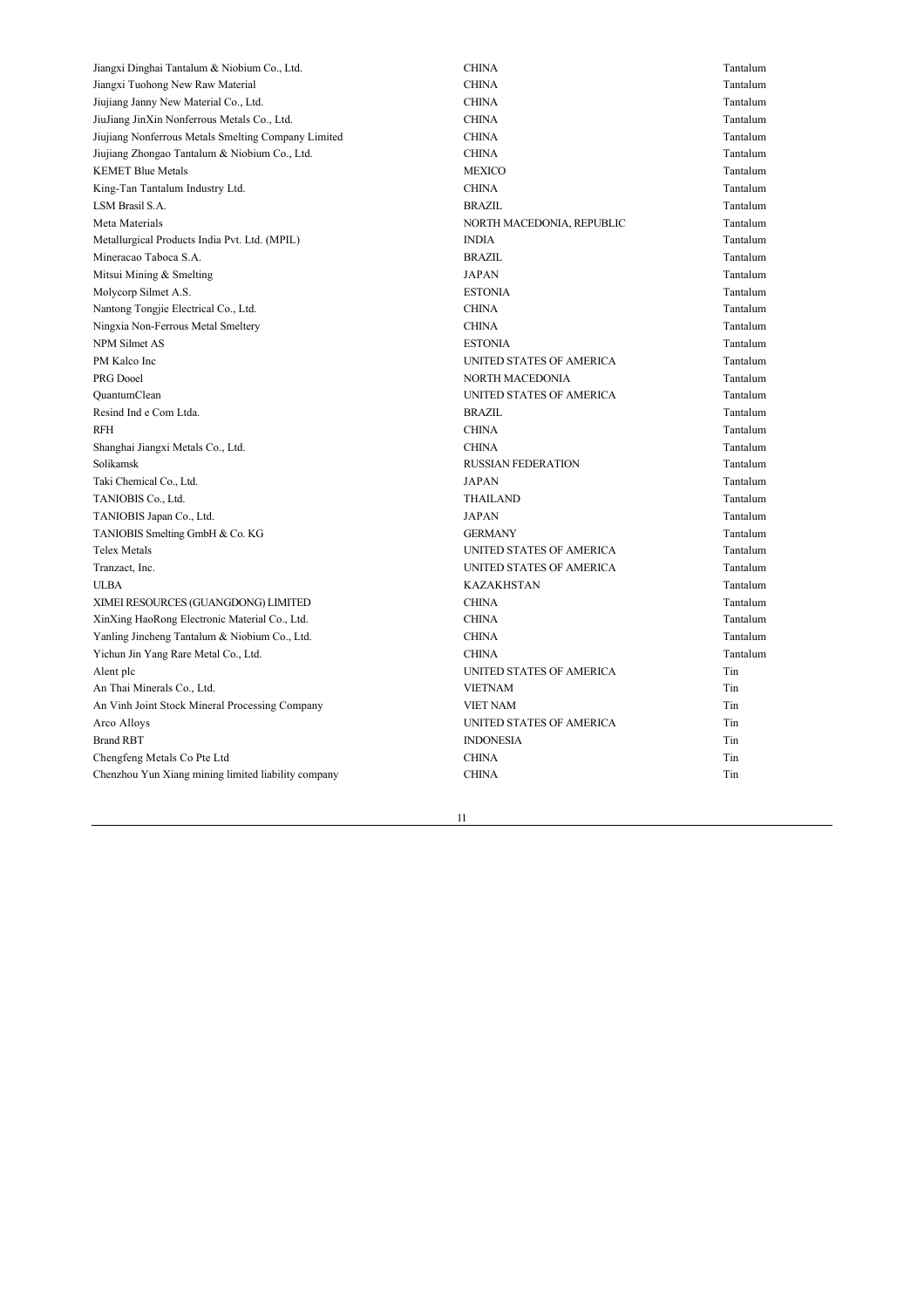| Chifeng Dajingzi Tin Industry Co., Ltd.                                                          | <b>CHINA</b>                  | Tin |
|--------------------------------------------------------------------------------------------------|-------------------------------|-----|
| China Tin (Hechi)                                                                                | <b>CHINA</b>                  | Tin |
| China Yunnan Tin Co Ltd.                                                                         | <b>CHINA</b>                  | Tin |
| Chofu Works                                                                                      | <b>JAPAN</b>                  | Tin |
| CNMC (Guangxi) PGMA Co., Ltd.                                                                    | <b>CHINA</b>                  | Tin |
| Cooperativa Metalurgica de Rondonia Ltda.                                                        | <b>BRAZIL</b>                 | Tin |
| CRM Fundicao De Metais E Comercio De Equipamentos Eletronicos Do Brasil BRAZIL<br>Ltda           |                               | Tin |
| <b>CRM</b> Synergies                                                                             | <b>SPAIN</b>                  | Tin |
| CV Ayi Jaya                                                                                      | <b>INDONESIA</b>              | Tin |
| CV Dua Sekawan                                                                                   | <b>INDONESIA</b>              | Tin |
| CV Gita Pesona                                                                                   | <b>INDONESIA</b>              | Tin |
| CV Serumpun Sebalai                                                                              | <b>INDONESIA</b>              | Tin |
| CV Tiga Sekawan                                                                                  | <b>INDONESIA</b>              | Tin |
| CV United Smelting                                                                               | <b>INDONESIA</b>              | Tin |
| CV Venus Inti Perkasa                                                                            | <b>INDONESIA</b>              | Tin |
| Dongguan CiEXPO Environmental Engineering Co., Ltd.                                              | <b>CHINA</b>                  | Tin |
| Dongguan City Xida Soldering Tin Products Co.                                                    | <b>CHINA</b>                  | Tin |
| Dowa                                                                                             | <b>JAPAN</b>                  | Tin |
| Electro-Mechanical Facility of the Cao Bang Minerals & Metallurgy Joint Stock VIETNAM<br>Company |                               | Tin |
| <b>EM</b> Vinto                                                                                  | BOLIVIA (PLURINATIONAL STATE) | Tin |
| Estanho de Rondonia S.A.                                                                         | <b>BRAZIL</b>                 | Tin |
| Fenix Metals                                                                                     | <b>POLAND</b>                 | Tin |
| Fuji Metal Mining Corp.                                                                          | <b>JAPAN</b>                  | Tin |
| Funsur Smelter                                                                                   | PERU                          | Tin |
| Gejiu City Fuxiang Industry and Trade Co., Ltd.                                                  | <b>CHINA</b>                  | Tin |
| Gejiu Fengming Metallurgy Chemical Plant                                                         | <b>CHINA</b>                  | Tin |
| Gejiu Jinye Mineral Company                                                                      | <b>CHINA</b>                  | Tin |
| Gejiu Kai Meng Industry and Trade LLC                                                            | <b>CHINA</b>                  | Tin |
| Gejiu Non-Ferrous Metal Processing Co., Ltd.                                                     | <b>CHINA</b>                  | Tin |
| Gejiu Yunxi Group Corp.                                                                          | <b>CHINA</b>                  | Tin |
| Gejiu Yunxin Nonferrous Electrolysis Co., Ltd.                                                   | <b>CHINA</b>                  | Tin |
| Gejiu Zi-Li                                                                                      | <b>CHINA</b>                  | Tin |
| Guangdong Hanhe Non-Ferrous Metal Co., Ltd.                                                      | <b>CHINA</b>                  | Tin |
| GUANGXI HUA TIN GOLD MINUTE FEE, LTD.                                                            | <b>CHINA</b>                  | Tin |
| Guangxi Nonferrous Metals Group                                                                  | <b>CHINA</b>                  | Tin |
| Guangxi Zhongshan Jin Yi Smelting Co., Ltd.                                                      | <b>CHINA</b>                  | Tin |
| Guanyang Guida Nonferrous Metal Smelting Plant                                                   | <b>CHINA</b>                  | Tin |
| Hezhou Jinwei Tin Co., Ltd.                                                                      | <b>CHINA</b>                  | Tin |
| Hongqiao Metals (Kunshan) Co., Ltd.                                                              | <b>CHINA</b>                  | Tin |
| HuiChang Hill Tin Industry Co., Ltd.                                                             | <b>CHINA</b>                  | Tin |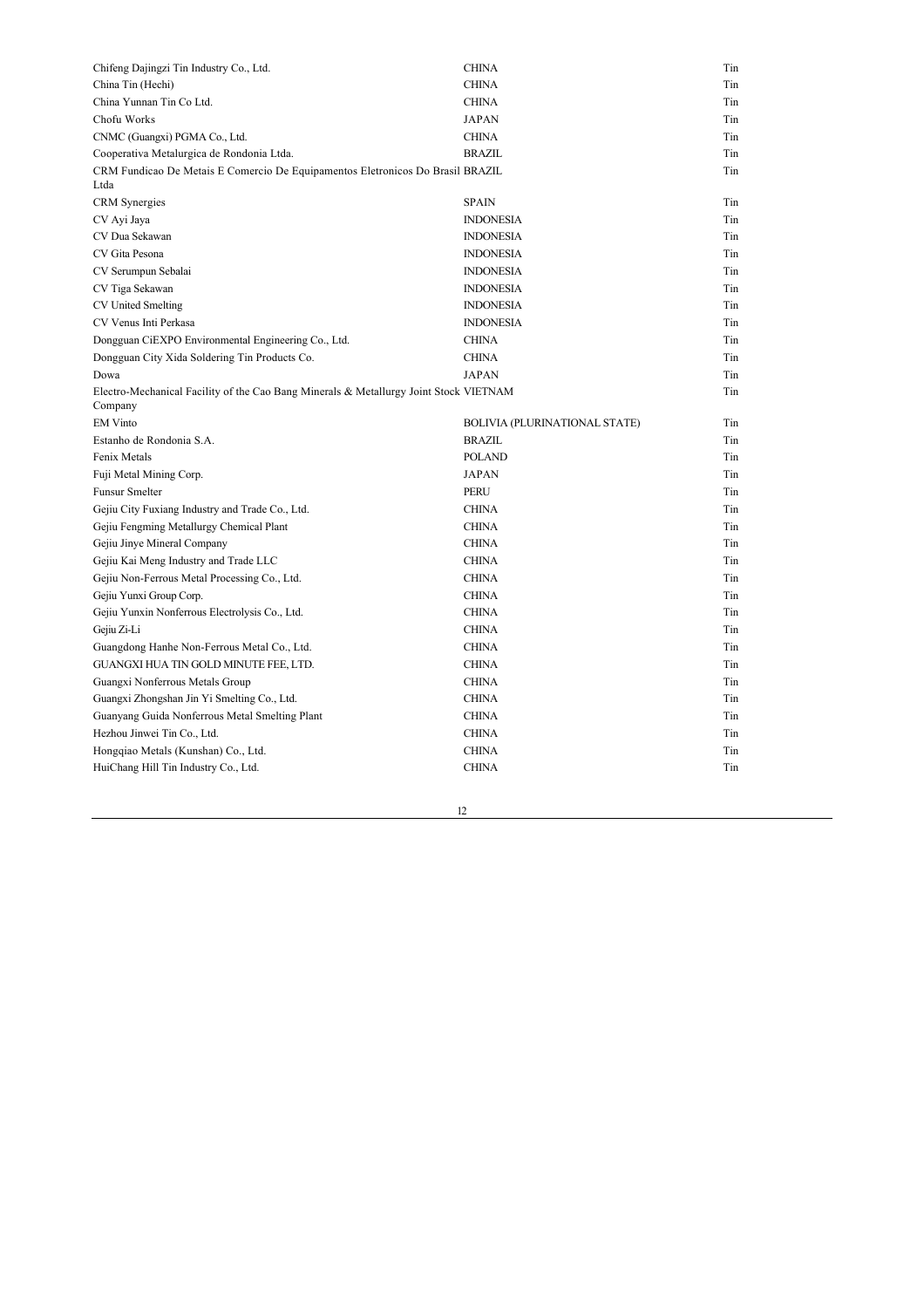| Huichang Jinshunda Tin Co., Ltd.                                 | <b>CHINA</b>                  | Tin |
|------------------------------------------------------------------|-------------------------------|-----|
| Hulterworth Smelter                                              | <b>CHINA</b>                  | Tin |
| INDONESIAN STATE TIN CORPORATION MENTOK SMELTER                  | <b>INDONESIA</b>              | Tin |
| Jiang Jia Wang Technology Co.                                    | <b>CHINA</b>                  | Tin |
| Jiangxi Ketai Advanced Material Co., Ltd.                        | <b>CHINA</b>                  | Tin |
| Jiangxi Nanshan                                                  | <b>CHINA</b>                  | Tin |
| Jiangxi Yaosheng Tungsten Co., Ltd.                              | <b>CHINA</b>                  | Tin |
| Ju Tai Industrial Co., Ltd.                                      | <b>CHINA</b>                  | Tin |
| Kundur Smelter                                                   | <b>INDONESIA</b>              | Tin |
| <b>LIAN JING</b>                                                 | <b>CHINA</b>                  | Tin |
| Luna Smelter, Ltd.                                               | <b>RWANDA</b>                 | Tin |
| M/s ECO Tropical Resources                                       | <b>SINGAPORE</b>              | Tin |
| Ma An Shan Shu Guang Smelter Corp.                               | <b>CHINA</b>                  | Tin |
| Ma'anshan Weitai Tin Co., Ltd.                                   | <b>CHINA</b>                  | Tin |
| Magnu's Minerais Metais e Ligas Ltda.                            | <b>BRAZIL</b>                 | Tin |
| Malaysia Smelting Corporation (MSC)                              | <b>MALAYSIA</b>               | Tin |
| Materials Eco-Refining Co., Ltd.                                 | <b>JAPAN</b>                  | Tin |
| Melt Metais e Ligas S.A.                                         | <b>BRAZIL</b>                 | Tin |
| Mentok Smelter                                                   | <b>INDONESIA</b>              | Tin |
| Metahub Industries Sdn. Bhd.                                     | <b>MALAYSIA</b>               | Tin |
| Metallic Resources, Inc.                                         | UNITED STATES OF AMERICA      | Tin |
| Metallo Belgium N.V.                                             | <b>BELGIUM</b>                | Tin |
| Metallo Spain S.L.U.                                             | <b>SPAIN</b>                  | Tin |
| Metallum Group Holding NV                                        | <b>BELGIUM</b>                | Tin |
| Minchali Metal Industry Co., Ltd.                                | TAIWAN, PROVINCE OF CHINA     | Tin |
| Mineracao Taboca S.A.                                            | <b>BRAZIL</b>                 | Tin |
| Ming Li Jia smelt Metal Factory                                  | <b>CHINA</b>                  | Tin |
| Mining and processing tin-tungsten ore Giang Son - VQB Co., Ltd. | <b>VIETNAM</b>                | Tin |
| Minsur                                                           | <b>PERU</b>                   | Tin |
| Mitsubishi Materials Corporation                                 | <b>JAPAN</b>                  | Tin |
| Modeltech Sdn Bhd                                                | MALAYSIA                      | Tin |
| MSC                                                              | MALAYSIA                      | Tin |
| Nankang Nanshan Tin Manufactory Co., Ltd.                        | <b>CHINA</b>                  | Tin |
| Ney Metals and Alloys                                            | UNITED STATES OF AMERICA      | Tin |
| Nghe Tinh Non-Ferrous Metals Joint Stock Company                 | <b>VIET NAM</b>               | Tin |
| Novosibirsk Processing Plant Ltd.                                | <b>RUSSIAN FEDERATION</b>     | Tin |
| O.M. Manufacturing (Thailand) Co., Ltd.                          | THAILAND                      | Tin |
| O.M. Manufacturing Philippines, Inc.                             | <b>PHILIPPINES</b>            | Tin |
| Old City Metals Processing Co., Ltd.                             | <b>CHINA</b>                  | Tin |
| OMODEO A. E.S. METALLEGHE SRL                                    | <b>ITALY</b>                  | Tin |
| OMSA                                                             | BOLIVIA (PLURINATIONAL STATE) | Tin |

<u> 1980 - Johann Barnett, fransk politik (</u>

<u> 1989 - Johann Stein, fransk politik (f. 1989)</u>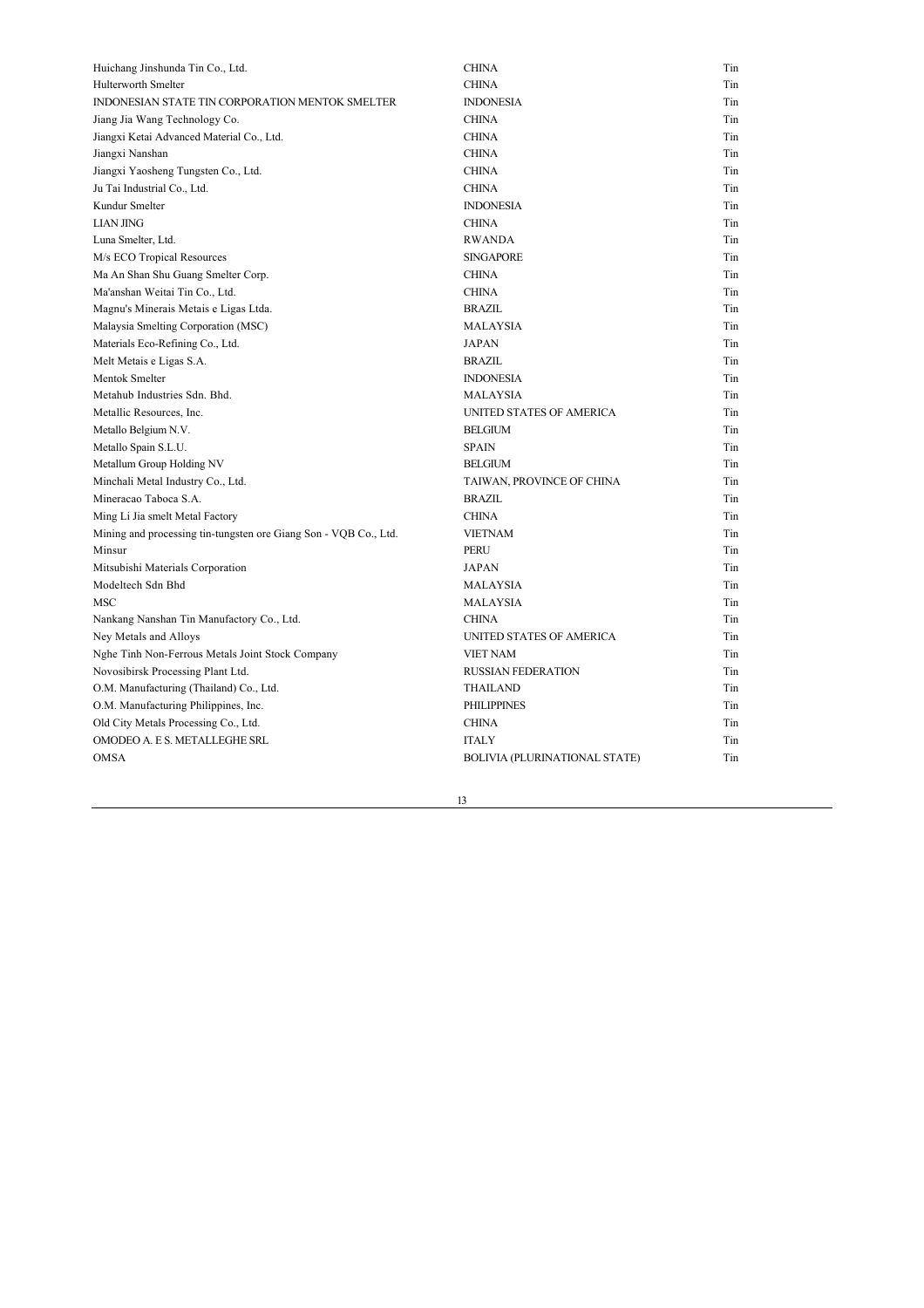| Pan Light Corporation                              | TAIWAN, PROVINCE OF CHINA | Tin |
|----------------------------------------------------|---------------------------|-----|
| Pongpipat Company Limited                          | <b>MYANMAR</b>            | Tin |
| Precious Minerals and Smelting Limited             | <b>INDIA</b>              | Tin |
| PT Artha Cipta Langgeng                            | <b>INDONESIA</b>          | Tin |
| PT ATD Makmur Mandiri Jaya                         | <b>INDONESIA</b>          | Tin |
| PT Babel Surya Alam Lestari                        | <b>INDONESIA</b>          | Tin |
| PT Bangka Serumpun                                 | <b>INDONESIA</b>          | Tin |
| PT Bangka Tin Industry                             | <b>INDONESIA</b>          | Tin |
| PT Belitung Industri Sejahtera                     | <b>INDONESIA</b>          | Tin |
| PT Bukit Timah                                     | <b>INDONESIA</b>          | Tin |
| PT DS Jaya Abadi                                   | <b>INDONESIA</b>          | Tin |
| PT Eunindo Usaha Mandiri                           | <b>INDONESIA</b>          | Tin |
| PT Justindo                                        | <b>INDONESIA</b>          | Tin |
| PT Karimun Mining                                  | <b>INDONESIA</b>          | Tin |
| PT Lautan Harmonis Sejahtera                       | <b>INDONESIA</b>          | Tin |
| PT Menara Cipta Mulia                              | <b>INDONESIA</b>          | Tin |
| PT Mitra Stania Prima                              | <b>INDONESIA</b>          | Tin |
| PT Mitra Sukses Globalindo                         | <b>INDONESIA</b>          | Tin |
| PT NATARI                                          | <b>INDONESIA</b>          | Tin |
| PT O.M. Indonesia                                  | <b>INDONESIA</b>          | Tin |
| PT Panca Mega Persada                              | <b>INDONESIA</b>          | Tin |
| PT Premium Tin Indonesia                           | <b>INDONESIA</b>          | Tin |
| PT Prima Timah Utama                               | <b>INDONESIA</b>          | Tin |
| PT Rajawali Rimba Perkasa                          | <b>INDONESIA</b>          | Tin |
| PT Rajehan Ariq                                    | <b>INDONESIA</b>          | Tin |
| PT Refined Bangka Tin                              | <b>INDONESIA</b>          | Tin |
| PT Sariwiguna Binasentosa                          | <b>INDONESIA</b>          | Tin |
| PT Stanindo Inti Perkasa                           | <b>INDONESIA</b>          | Tin |
| PT Sukses Inti Makmur                              | <b>INDONESIA</b>          | Tin |
| PT Sumber Jaya Indah                               | <b>INDONESIA</b>          | Tin |
| PT Timah Nusantara                                 | <b>INDONESIA</b>          | Tin |
| PT Timah Tbk Kundur                                | <b>INDONESIA</b>          | Tin |
| PT Timah Tbk Mentok                                | <b>INDONESIA</b>          | Tin |
| PT Tinindo Inter Nusa                              | <b>INDONESIA</b>          | Tin |
| PT Tommy Utama                                     | <b>INDONESIA</b>          | Tin |
| PT Wahana Perkit Jaya                              | <b>INDONESIA</b>          | Tin |
| Rui Da Hung                                        | TAIWAN, PROVINCE OF CHINA | Tin |
| Shan Tou Shi Yong Yuan Jin Shu Zai Sheng Co., Ltd. | <b>CHINA</b>              | Tin |
| Shenzhen Hong Chang Metal Manufacturing Factory    | <b>CHINA</b>              | Tin |
| Sichuan Guanghan Jiangnan casting smelters         | <b>CHINA</b>              | Tin |
| Sigma Tin Alloy Co., Ltd.                          | <b>CHINA</b>              | Tin |
| Smelter not listed                                 | <b>CHINA</b>              | Tin |
|                                                    |                           |     |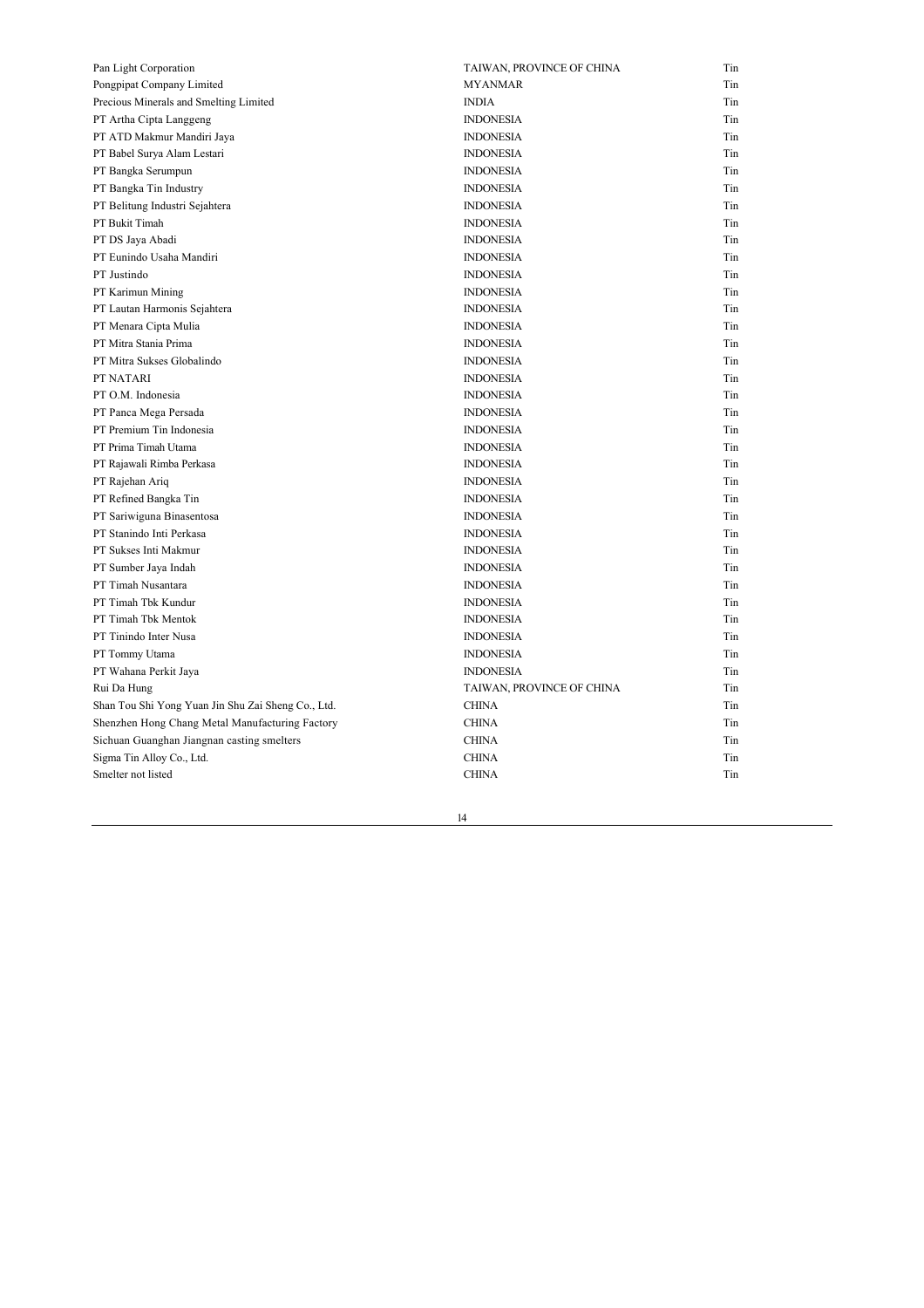| Smelter not listed                                 | <b>INDONESIA</b>          | Tin |
|----------------------------------------------------|---------------------------|-----|
| Smelting Branch of Yunnan Tin Company Ltd          | <b>CHINA</b>              | Tin |
| Soft Metais Ltda.                                  | <b>BRAZIL</b>             | Tin |
| Solder Court Ltd.                                  | <b>CHINA</b>              | Tin |
| Spectro Alloys Corp.                               | UNITED STATES OF AMERICA  | Tin |
| Super Ligas                                        | <b>BRAZIL</b>             | Tin |
| Suzhou Nuonengda Chemical Co., Ltd.                | <b>CHINA</b>              | Tin |
| Taicang City Nancang Metal Material Co., Ltd.      | <b>CHINA</b>              | Tin |
| Taiwan high-tech Co., Ltd.                         | TAIWAN, PROVINCE OF CHINA | Tin |
| Taiwan Huanliang                                   | TAIWAN, PROVINCE OF CHINA | Tin |
| Taiwan's lofty Enterprises Ltd.                    | TAIWAN, PROVINCE OF CHINA | Tin |
| <b>TAP</b>                                         | UNITED STATES OF AMERICA  | Tin |
| Thai Nguyen Mining and Metallurgy Co., Ltd.        | <b>VIET NAM</b>           | Tin |
| Thai Solder Industry Corp., Ltd.                   | <b>THAILAND</b>           | Tin |
| Thailand Mine Factory                              | THAILAND                  | Tin |
| Three green surface technology limited company     | <b>CHINA</b>              | Tin |
| Tianshui Ling Bo Technology Co., Ltd.              | <b>CHINA</b>              | Tin |
| TIN PLATING GEJIU                                  | <b>CHINA</b>              | Tin |
| Tin Technology & Refining                          | UNITED STATES OF AMERICA  | Tin |
| <b>TONG LONG</b>                                   | <b>CHINA</b>              | Tin |
| Top-Team Technology (Shenzhen) Ltd.                | <b>CHINA</b>              | Tin |
| Tuyen Quang Non-Ferrous Metals Joint Stock Company | <b>VIET NAM</b>           | Tin |
| Unit Timah Kundur PT Tambang                       | <b>INDONESIA</b>          | Tin |
| Untracore Co., Ltd.                                | THAILAND                  | Tin |
| VQB Mineral and Trading Group JSC                  | <b>VIET NAM</b>           | Tin |
| WELLEY                                             | TAIWAN, PROVINCE OF CHINA | Tin |
| White Solder Metalurgia e Mineracao Ltda.          | <b>BRAZIL</b>             | Tin |
| WUJIANG CITY LUXE TIN FACTORY                      | <b>CHINA</b>              | Tin |
| Xiamen Honglu Tungsten Molybdenum Co., Ltd.        | <b>CHINA</b>              | Tin |
| Xianghualing Tin Industry Co., Ltd.                | <b>CHINA</b>              | Tin |
| Xin Furukawa Metal (Wuxi) Co., Ltd.                | <b>CHINA</b>              | Tin |
| <b>XURI</b>                                        | <b>CHINA</b>              | Tin |
| Yifeng Tin                                         | <b>CHINA</b>              | Tin |
| Yiquan Manufacturing                               | <b>CHINA</b>              | Tin |
| Yuecheng Tin Co., Ltd.                             | <b>CHINA</b>              | Tin |
| Yunnan Chengfeng Non-ferrous Metals Co., Ltd.      | <b>CHINA</b>              | Tin |
| Yunnan Chengo Electric Smelting Plant              | <b>CHINA</b>              | Tin |
| Yunnan Copper Zinc Industry Co., Ltd.              | <b>CHINA</b>              | Tin |
| Yunnan Geiju Smelting Corp.                        | <b>CHINA</b>              | Tin |
| Yunnan Industrial Co., Ltd.                        | <b>CHINA</b>              | Tin |
| Yunnan Malipo Baiyi Kuangye Co.                    | <b>CHINA</b>              | Tin |
| Yunnan Tin Company Limited                         | <b>CHINA</b>              | Tin |
|                                                    |                           |     |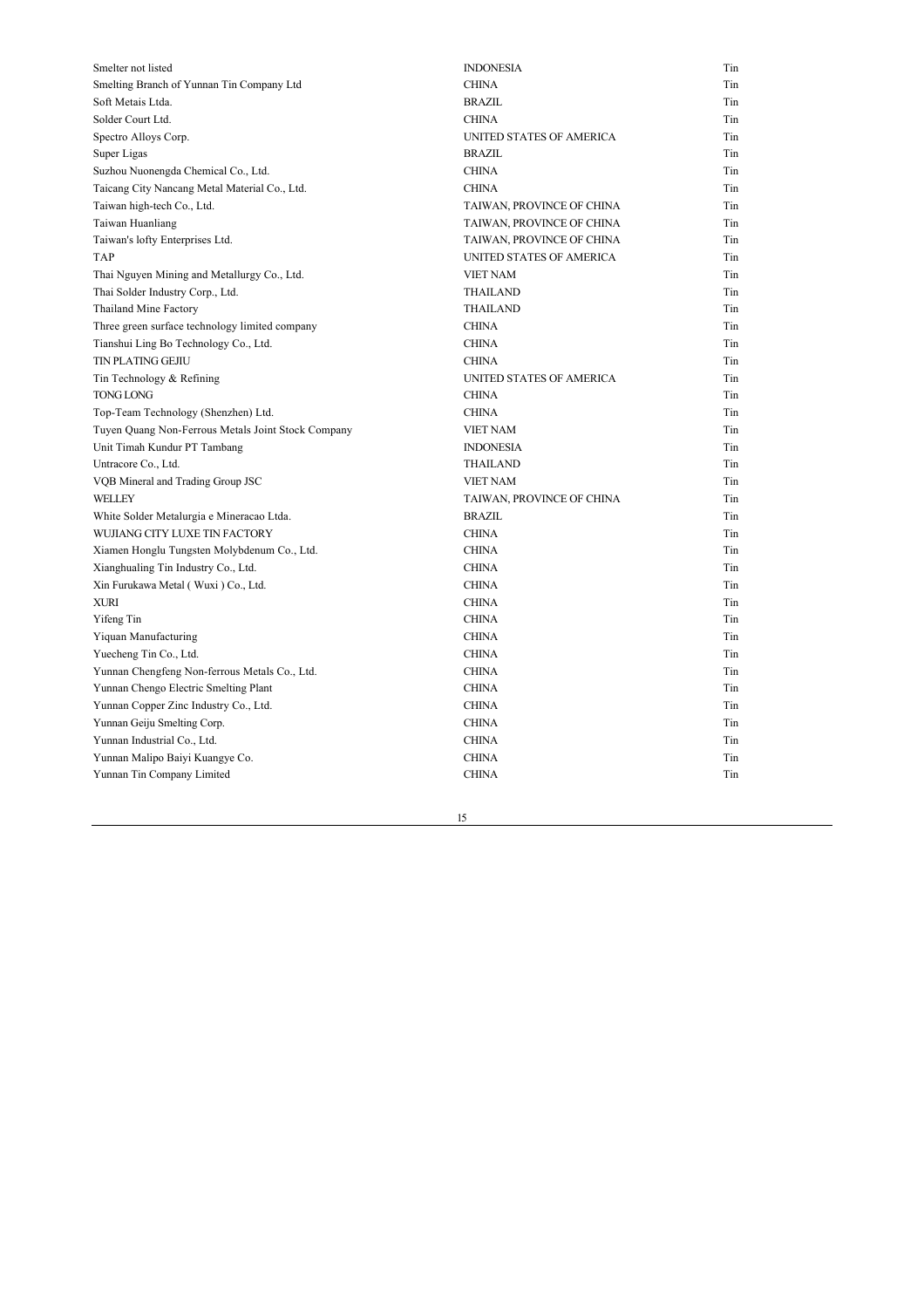| Yunnan Yunfan Non-ferrous Metals Co., Ltd.                      | <b>CHINA</b>              | Tin      |
|-----------------------------------------------------------------|---------------------------|----------|
| Zhongshan Jinye Smelting Co., Ltd                               | <b>CHINA</b>              | Tin      |
| A.L.M.T. Corp.                                                  | <b>JAPAN</b>              | Tungsten |
| <b>ACL Metais Eireli</b>                                        | <b>BRAZIL</b>             | Tungsten |
| Albasteel Industria e Comercio de Ligas Para Fundicao Ltd.      | <b>BRAZIL</b>             | Tungsten |
| Artek LLC                                                       | <b>RUSSIAN FEDERATION</b> | Tungsten |
| Asia Tungsten Products Vietnam Ltd.                             | <b>VIET NAM</b>           | Tungsten |
| <b>ATI Metalworking Products</b>                                | UNITED STATES OF AMERICA  | Tungsten |
| Chaozhou Xianglu Tungsten Industry Co., Ltd.                    | <b>CHINA</b>              | Tungsten |
| Chenzhou Diamond Tungsten Products Co., Ltd.                    | <b>CHINA</b>              | Tungsten |
| China Molybdenum Co., Ltd.                                      | <b>CHINA</b>              | Tungsten |
| China National Non Ferrous                                      | <b>CHINA</b>              | Tungsten |
| Chongyi Zhangyuan Tungsten Co., Ltd.                            | <b>CHINA</b>              | Tungsten |
| CNMC (Guangxi) PGMA Co., Ltd.                                   | <b>CHINA</b>              | Tungsten |
| Cronimet Brasil Ltda                                            | <b>BRAZIL</b>             | Tungsten |
| <b>DAIDO STEEL</b>                                              | <b>JAPAN</b>              | Tungsten |
| Fujian Ganmin RareMetal Co., Ltd.                               | <b>CHINA</b>              | Tungsten |
| Fujian Jinxin Tungsten Co., Ltd.                                | <b>CHINA</b>              | Tungsten |
| Ganzhou Beseem Ferrotungsten Co., Ltd.                          | <b>CHINA</b>              | Tungsten |
| Ganzhou Haichuang Tungsten Co., Ltd.                            | <b>CHINA</b>              | Tungsten |
| Ganzhou Huaxing Tungsten Products Co., Ltd.                     | <b>CHINA</b>              | Tungsten |
| Ganzhou Jiangwu Ferrotungsten Co., Ltd.                         | <b>CHINA</b>              | Tungsten |
| Ganzhou Seadragon W & Mo Co., Ltd.                              | <b>CHINA</b>              | Tungsten |
| Ganzhou Yatai Tungsten Co., Ltd.                                | <b>CHINA</b>              | Tungsten |
| GEM Co., Ltd.                                                   | <b>CHINA</b>              | Tungsten |
| Global Tungsten & Powders Corp.                                 | UNITED STATES OF AMERICA  | Tungsten |
| Guangdong Xianglu Tungsten Co., Ltd.                            | <b>CHINA</b>              | Tungsten |
| H.C. Starck Tungsten GmbH                                       | <b>GERMANY</b>            | Tungsten |
| Human Chun-Chang non-ferrous Smelting & Concentrating Co., Ltd. | <b>CHINA</b>              | Tungsten |
| Hunan Chuangda Vanadium Tungsten Co., Ltd. Wuji                 | <b>CHINA</b>              | Tungsten |
| Hunan Litian Tungsten Industry Co., Ltd.                        | <b>CHINA</b>              | Tungsten |
| Hydrometallurg, JSC                                             | <b>RUSSIAN FEDERATION</b> | Tungsten |
| Japan New Metals Co., Ltd.                                      | <b>JAPAN</b>              | Tungsten |
| Jiangwu H.C. Starck Tungsten Products Co., Ltd.                 | <b>CHINA</b>              | Tungsten |
| Jiangxi Dayu Longxintai Tungsten Co., Ltd.                      | <b>CHINA</b>              | Tungsten |
| Jiangxi Gan Bei Tungsten Co., Ltd.                              | <b>CHINA</b>              | Tungsten |
| Jiangxi Minmetals Gao'an Non-ferrous Metals Co., Ltd.           | <b>CHINA</b>              | Tungsten |
| Jiangxi Tonggu Non-ferrous Metallurgical & Chemical Co., Ltd.   | <b>CHINA</b>              | Tungsten |
| Jiangxi Tonggu Non-ferrous Metallurgical & Chemical Co., Ltd.   | <b>CHINA</b>              | Tungsten |
| Jiangxi Xianglu Tungsten Co., Ltd.                              | <b>CHINA</b>              | Tungsten |
| Jiangxi Xinsheng Tungsten Industry Co., Ltd.                    | <b>CHINA</b>              | Tungsten |
| Jiangxi Xiushui Xianggan Nonferrous Metals Co., Ltd.            | <b>CHINA</b>              | Tungsten |
|                                                                 |                           |          |